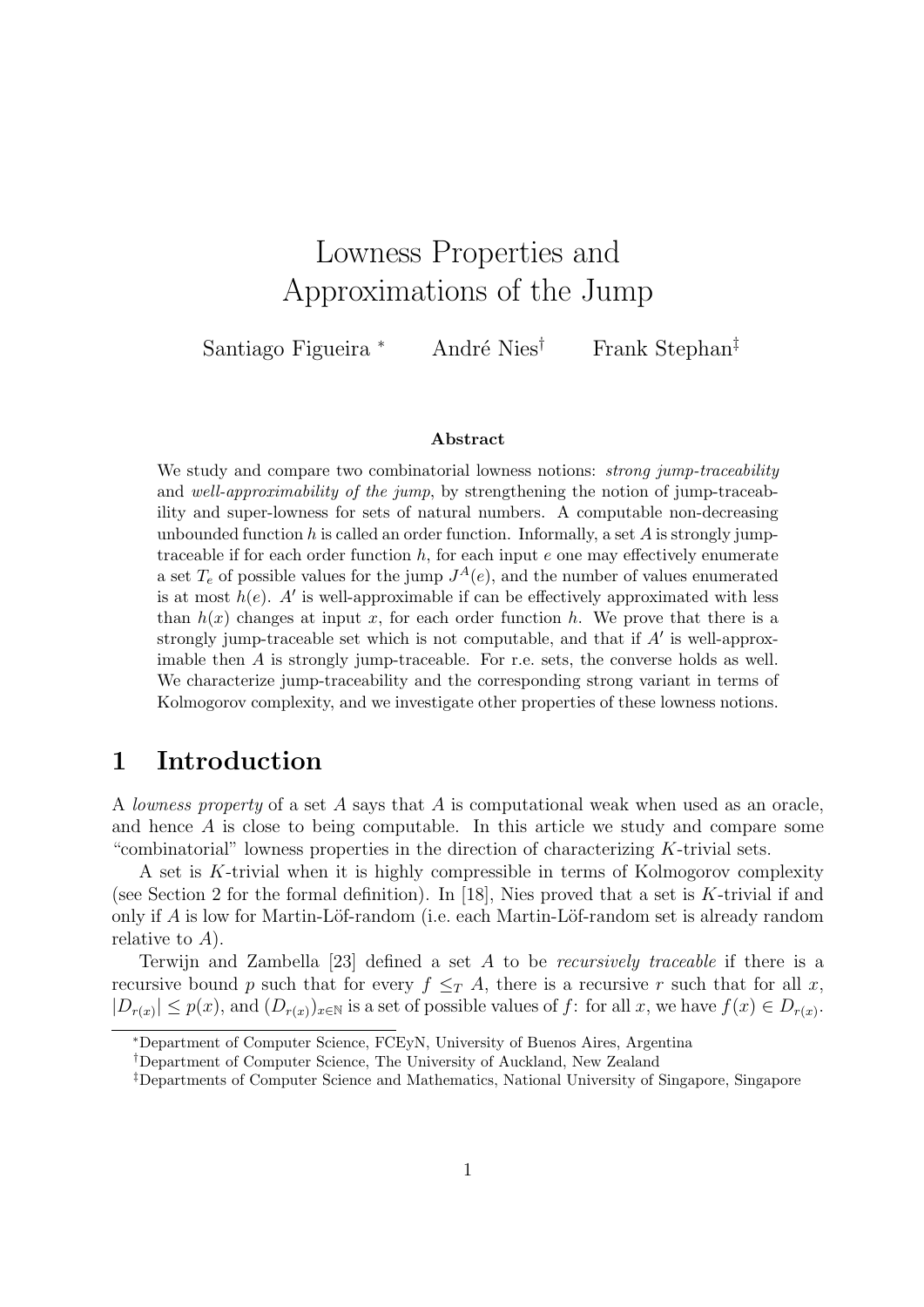They showed that this combinatorial notion characterizes the sets that are low for Schnorr tests.

This property was modified in [19] to *jump-traceability*. A set  $A$  is jump traceable if its jump at argument e, written  $J^A(e) = \{e\}^A(e)$ , has few possible values.

**Definition 1.** A uniformly r.e. family  $T = \{T_0, T_1, \ldots\}$  of sets of natural numbers is a trace if there is a recursive function h such that  $\forall n |T_n| \leq h(n)$ . We say that h is a bound for T. The set A is jump-traceable if there is a trace  $T$  such that

$$
\forall e \ [J^A(e) \downarrow \Rightarrow J^A(e) \in T_e].
$$

We say that A is jump traceable *via a function h* if, additionally, T has bound h.

Another notion studied in [19] is super-lowness, first introduced in [4, 17].

**Definition 2.** A set A is  $\omega$ -r.e. iff there exists a recursive function b such that  $A(x)$  $\lim_{s\to\infty} g(x, s)$  for a recursive  $\{0, 1\}$ -valued g such that  $g(x, s)$  changes at most  $b(x)$  times, i.e.  $|\{s : g(x, s) \neq g(x, s+1)\}| \leq b(x)$ . In this case, we say that A is  $\omega$ -r.e. *via the function* g and bound b. A is super-low iff  $A'$  is  $\omega$ -r.e.

Recall that a set A is low if  $A' \leq_T \emptyset'$ . The above definition of A being super-low is equivalent to  $A' \leq_{tt} \emptyset'$ . Hence super-lowness, clearly implies lowness.

Both jump-traceable and super-low sets are closed downward under Turing reducibility and imply being generalized low (i.e.  $A' \leq A \oplus \emptyset'$ ). In [19] it was proved that these two lowness notions coincide within the r.e. sets but that none of them implies the other within the  $\omega$ -r.e. sets.

In this article, we define the notions of *strong jump-traceability* and well-approximability of the jump, strengthening super-lowness. In the strong variant of these notions consider all order functions as the bound instead of just some recursive bound. Here, an order function is a slowly growing but unbounded recursive function. Our first two results are:

- There is a non-computable strongly jump-traceable set;
- If  $A'$  is well-approximable then  $A$  is strongly jump-traceable. The converse also holds, if  $A$  is r.e.

Our approach is used to study interesting lowness properties related to plain and prefix-free Kolmogorov complexity. We investigate the properties of sets A such that the Kolmogorov complexity relative to  $A$  is only a bit smaller than the unrelativized one. We prove some characterizations of jump-traceability and its strong variant in terms of prefix-free (denoted with  $K$ ) and plain (denoted with  $C$ ) Kolmogorov complexity, respectively:

- A is jump-traceable if and only if there is a recursive  $p$ , growing faster than linearly such that  $K(y)$  is bounded by  $p(K^A(y) + c_0) + c_1$ , for some constants  $c_0$  and  $c_1$ ;
- A is strongly jump-traceable if and only if  $C(x) C<sup>A</sup>(x)$  is bounded by  $h(C<sup>A</sup>(x))$ , for every order function  $h$  and almost all  $x$ .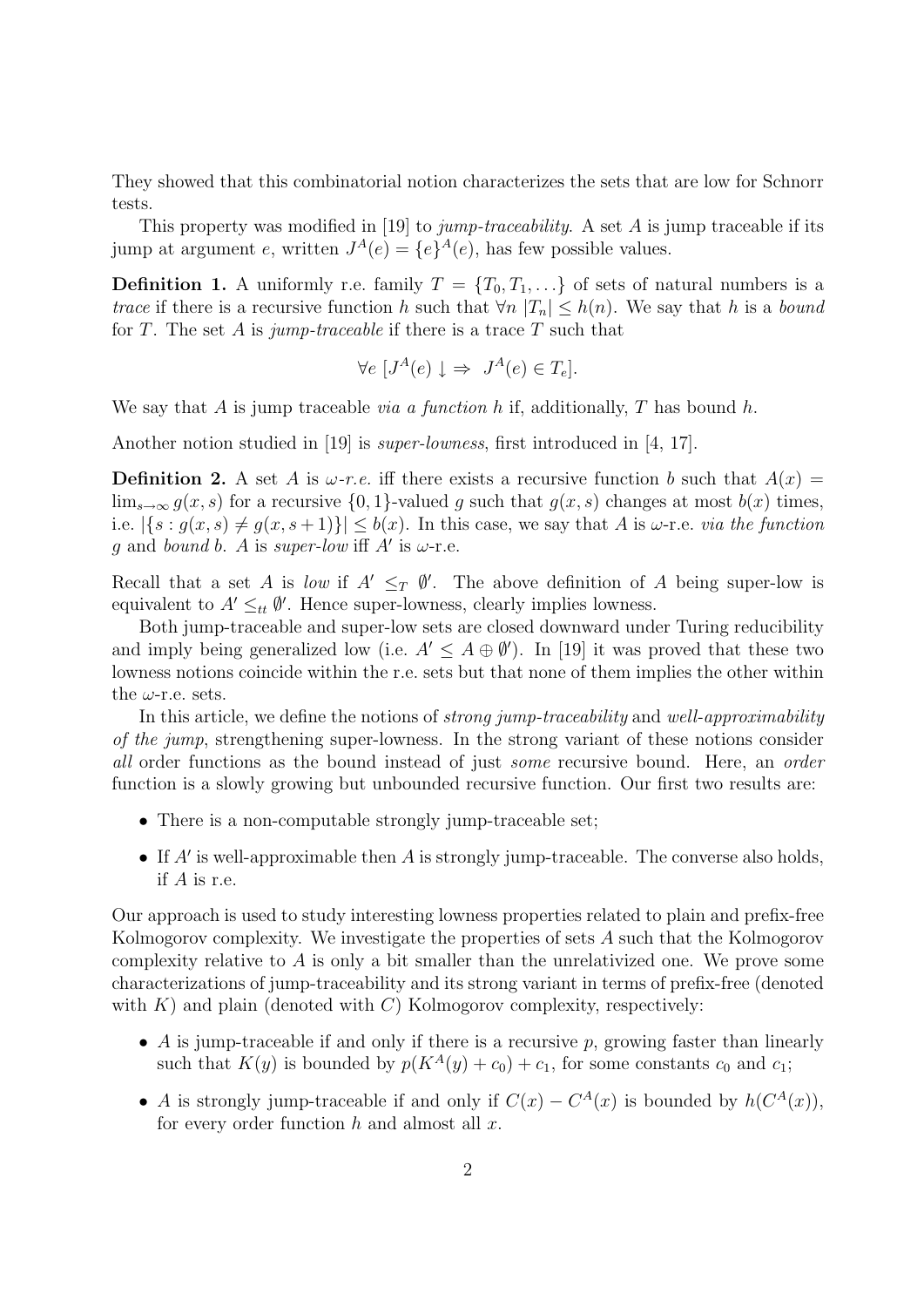Recall that A is low for K iff  $K(x) \leq K^A(x) + \mathcal{O}(1)$  for each x. Nies [18] showed that this property is equivalent to being K-trivial. In particular, non-computable low for  $K$ sets exist. The corresponding property involving  $C$  is only satisfied by the computable sets (because it implies being C-trivial by [7], which is the same as computable). The characterization of strongly jump-traceable is via a property that states that  $C^A$  is very close to C, while not implying computability.

We know that K-triviality implies jump-traceability, but it is unknown whether  $K$ triviality implies strong jump-traceability. The reverse direction is also open.

### 2 Basic definitions

If A is a set of natural numbers then  $A(x) = 1$  if  $x \in A$ ; otherwise  $A(x) = 0$ . We denote by  $A \restriction n$  the string of length n which consists of the bits  $A(0) \dots A(n-1)$ .

If A is given by an effective approximation and  $\Psi$  is a functional, we write  $\Psi^A(e)[s]$ for  $\Psi_s^{A_s}(e)$ . From a partial recursive functional  $\Psi$ , one can effectively obtain a primitive recursive and strictly increasing function  $\alpha$ , called a *reduction function* for  $\Psi$ , such that

$$
\forall X \,\forall e \,\, \Psi^X(e) = J^X(\alpha(e)).
$$

For each set A, we want to define  $K^A(y)$  as the length of a shortest prefix-free description of y using oracle A. An *oracle machine* is a partial recursive functional  $M: \{0,1\}^{\infty} \times \{0,1\}^* \mapsto$  $\{0,1\}^*$ . We write  $M^A(x)$  for  $M(A,x)$ . M is an oracle prefix-free machine if the domain of  $M^A$  is an antichain under inclusion of strings, for each A. Let  $(M_d)_{d\in\mathbb{N}}$  be an effective listing of all oracle prefix-free machines. The universal oracle prefix-free machine  $U$  is given by

$$
U^A(0^d 1\sigma) = M_d^A(\sigma)
$$

and the prefix-free Kolmogorov complexity relative to A is defined as

$$
K^{A}(y) = \min\{|\sigma| : U^{A}(\sigma) = y\},\
$$

where  $|\sigma|$  denotes the length of  $\sigma$ . If  $A = \emptyset$ , we simply write  $U(\sigma)$  and  $K(y)$ . As usual,  $U(\sigma)[s] \downarrow = y$  indicates that  $U(\sigma) = y$  and the computation takes at most s steps. Schnorr's Theorem states that  $A \in \{0,1\}^{\infty}$  is Martin-Löf random iff the initial segments of A have high *K*-complexity, *i.e.* 

$$
\exists c \,\forall n \, K(A \upharpoonright n) > n - c.
$$

A set A is K-trivial iff the initial segments of A have low K-complexity, i.e.

$$
\exists c \,\forall n \, K(A \upharpoonright n) \le K(n) + c.
$$

We say that  $A \leq_K B$  iff

$$
\exists c \,\forall n \, K(A \upharpoonright n) \le K(B \upharpoonright n) + c.
$$

The Kraft-Chaitin Theorem states that from a recursive sequence of pairs  $(\langle n_i, \sigma_i \rangle)_{i \in \mathbb{N}}$ (known as requests) such that  $\sum_{i\in\mathbb{N}} 2^{-n_i} \leq 1$ , we can effectively obtain a prefix-free machine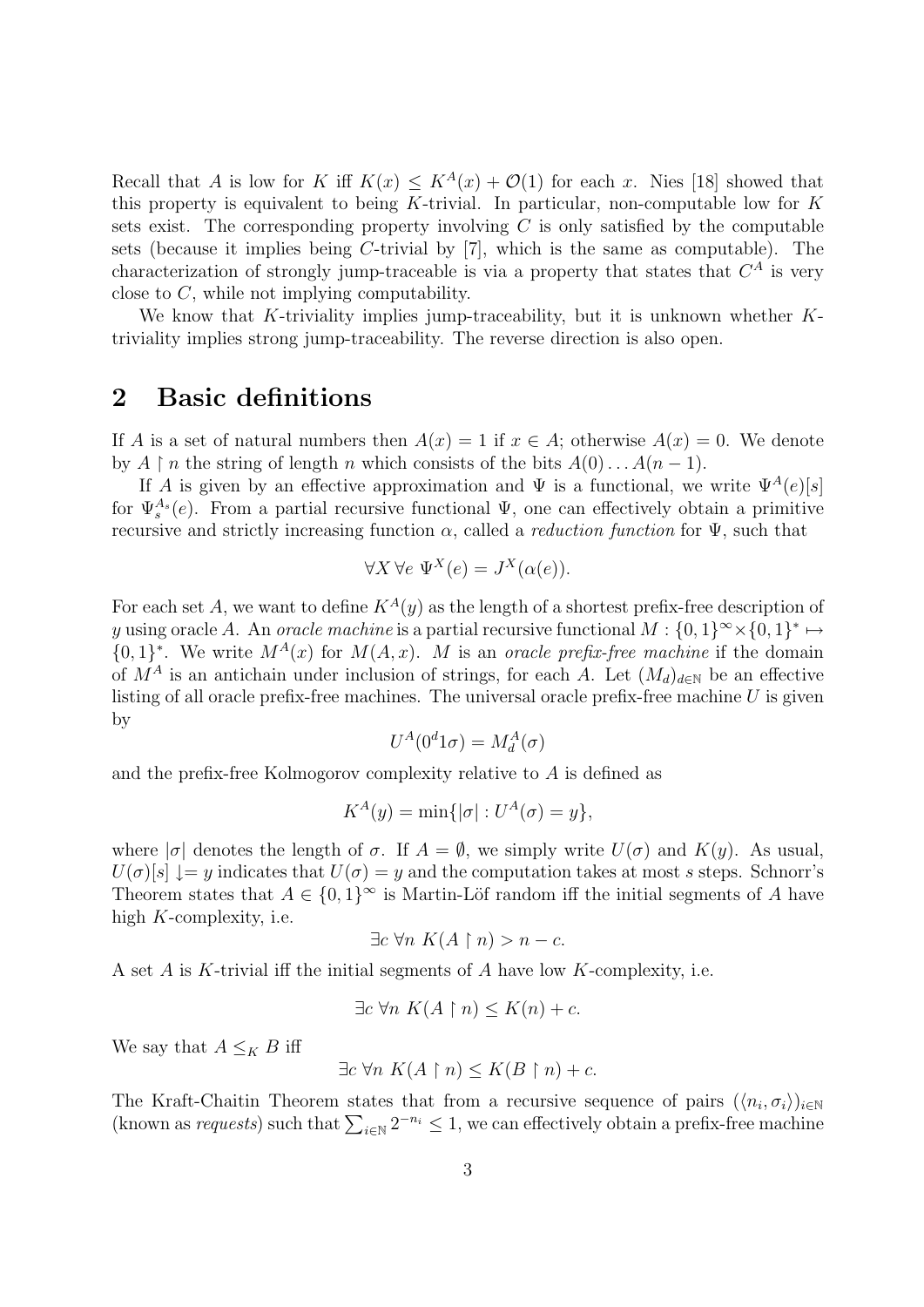M such that for each i there is a  $\tau_i$  of length  $n_i$  with  $M(\tau_i) \downarrow = \sigma_i$ , and  $M(\rho) \uparrow$  unless  $\rho = \tau_i$  for some *i*.

If we drop the condition of the domain of  $M^A$  being an antichain, we obtain a similar notion, called plain Kolmogorov complexity and denoted by C. Hence,  $C^{A}(y)$  will denote the length of the shortest description of y using oracle A, when we do not have the restriction on the domain.

A binary machine is a partial recursive function  $\tilde{M}$  :  $\{0,1\}^* \times \{0,1\}^* \mapsto \{0,1\}^*$ . Let  $\tilde{U}$ be a binary universal function given as

$$
\tilde{U}(0^d 1 \sigma, x) = \tilde{M}_d(\sigma, x),
$$

where  $(\tilde{M}_d)_{d\in\mathbb{N}}$  is an enumeration of all partial recursive functions of two arguments. We define the plain conditional Kolmogorov complexity  $C(y|x)$  as the length of the shortest description of y using  $\tilde{U}$  with string x as the second argument, that is,

$$
C(y|x) = \min\{|\sigma| : \tilde{U}(\sigma, x) = y\}.
$$

Let  $str : \mathbb{N} \to \{0,1\}^*$  be the standard enumeration of the strings. The string  $str(n)$  is that binary sequence  $b_0b_1 \ldots b_m$  for which the binary number  $1b_0b_1 \ldots b_m$  has the value  $n + 1$ . Thus,  $str(0) = \lambda$ ,  $str(1) = 0$ ,  $str(2) = 1$ ,  $str(3) = 00$ ,  $str(4) = 01$  and so on.

### 3 Strong jump-traceability

Recall that an r.e. set A is *promptly simple* if A is co-infinite and there is a recursive function p and an effective approximation  $(A_s)_{s\in\mathbb{N}}$  of A such that, for each e,

$$
|W_e| = \infty \implies \exists s \; \exists x \; [x \in W_{e,s+1} \setminus W_{e,s} \ \land \ x \in A_{p(s)}].
$$

In this section, we introduce a stronger version of jump-traceability and we prove that there is a promptly simple (hence non-recursive) strongly jump-traceable set. We also prove that there is no maximal order function as bound for jump-traceability.

**Definition 3.** A computable function  $h : \mathbb{N} \to \mathbb{N}^+$  is an *order function* if h is nondecreasing and unbounded.

Notice that any reduction function is an order function.

**Definition 4.** A set A is *strongly jump-traceable* iff for each order function  $h$ , A is jump traceable via h.

Clearly, strong jump-traceability implies jump-traceability and it is not difficult to see that strong jump-traceability is closed downward under Turing reducibility.

**Proposition 5.**  $\{A : A \text{ is strongly jump-traceable}\}$  is closed downward under Turing reducibility.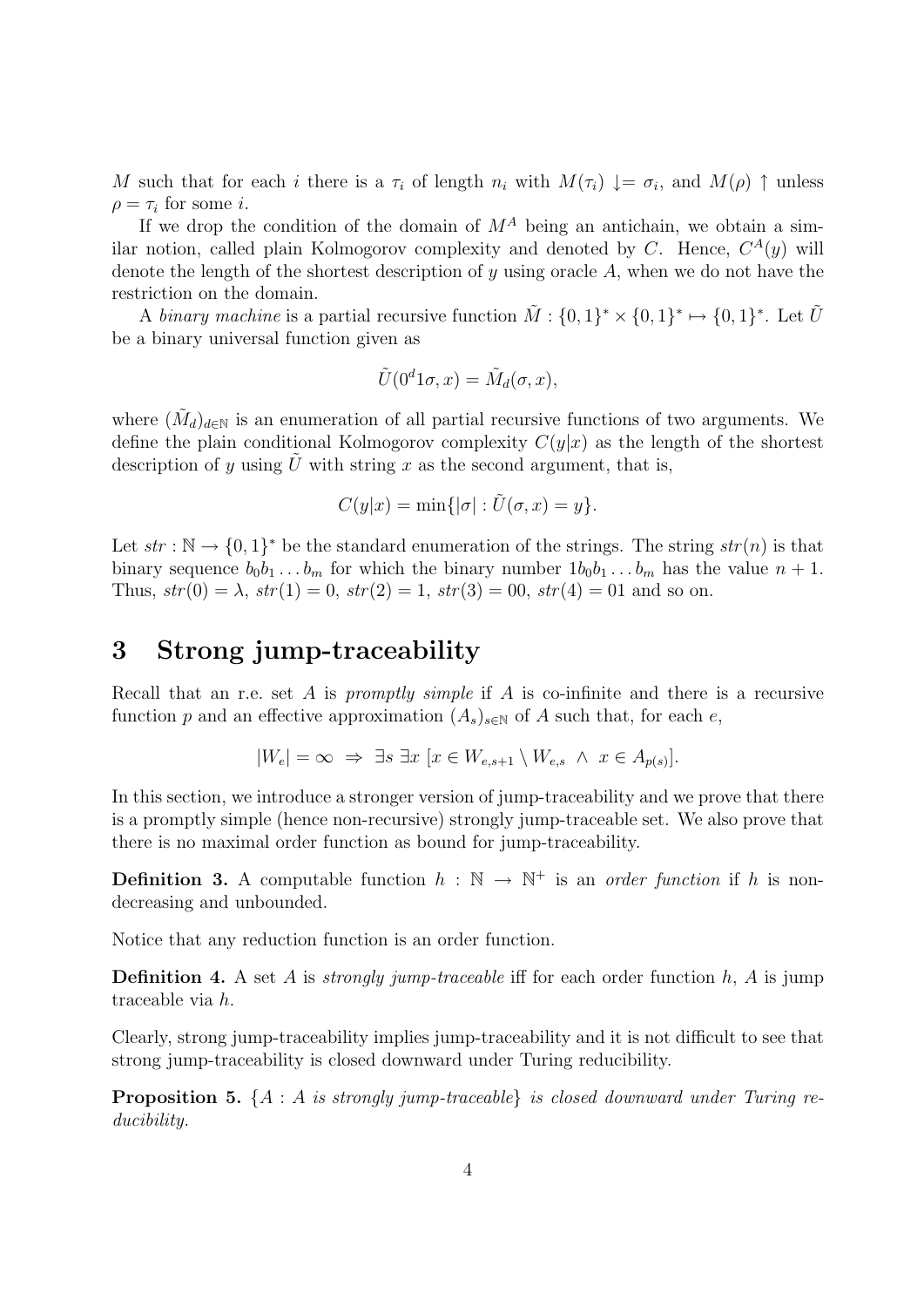**Proof.** Suppose A is strongly jump-traceable,  $B \leq_T A$ . We prove that B is jump-traceable via the given order function h. Let  $\Psi$  be the functional such that  $\Psi^A(x) = J^B(x)$  for all x and let  $\alpha$  be the reduction function such that  $J^A(\alpha(x)) = \Psi^A(x)$ . We know that A is jumptraceable via a trace  $(T_i)_{i\in\mathbb{N}}$  with bound h, where  $h(z) = h(\min\{y : y \in \mathbb{N} \wedge \alpha(y+1) \geq z\}).$ Observe that, since  $\alpha$  is an order function, h also is. Clearly,

$$
J^{B}(e) = J^{A}(\alpha(e)) \downarrow \Rightarrow J^{B}(e) \in T_{\alpha(e)}.
$$

Now,  $\tilde{h}(\alpha(e)) = h(y)$  for some y such that  $\alpha(y) < \alpha(e)$  or  $y = 0$ . Then  $y \le e$  and  $h(\alpha(e)) = h(y) \leq h(e)$ . Hence  $(T_{\alpha(i)})_{i \in \mathbb{N}}$  is a trace for the jump of B with bound h.  $\Box$ 

Clearly each computable set  $A$  is strongly jump-traceable, because we can trace the jump by

$$
T_e = \begin{cases} \{J^A(e)\} & \text{if } J^A(e) \downarrow; \\ \emptyset & \text{otherwise.} \end{cases}
$$

In Theorem 7 below we show the existence of a non-computable strongly jump-traceable set. We need the following result, proven in [16, Theorem 2.3.1]:

**Lemma 6.** The function  $m(x) = min{C(y) : y \geq x}$  is unbounded, non-decreasing and for every order function f there is an  $x_0$  such that  $m(x) < f(x)$  for all  $x \ge x_0$ . Also,  $m(x) = \lim_{s\to\infty} m_s(x)$ , where  $m_s(x) = m(s, x) = \min\{C_s(y) : s \ge y \ge x \vee y = 0\}$  is recursive and  $m_s(x) \geq m_{s+1}(x)$ , for all x and s.

Observe that here  $\lambda x, s.C_s(x)$  is the standard recursive approximation from above of  $C(x)$ (that is  $\lambda s.C_s(x) \to C(x)$  when  $s \to \infty$  and  $C_s(x) \geq C_{s+1}(x)$ ).

Theorem 7. There exist a promptly simple strongly jump-traceable set.

**Proof.** We construct a promptly simple set A in stages satisfying the requirements

$$
P_e : |W_e| = \infty \implies \exists s \exists x \ [x \in W_{e,s+1} \setminus W_{e,s} \land x \in A_{s+1}].
$$

These requirements will ensure that A is promptly simple. Each time we enumerate an element into A in order to satisfy  $P_e$ , we may destroy  $J^A(k)$ , and then our trace for the jump of  $A$  will grow. Hence, we must enumerate elements into  $A$  in a controlled way, and sometimes we should restrain from putting elements into A. Since for any order function h there has to be a trace for  $J^A$  bounded by h, we will work with the function  $m$  defined in Lemma 6, which grows slower than any order function. The rule will be that during the construction,  $P_e$  may destroy  $J^A(k)$  at stage s only if  $e < m_s(k)$ . (Observe that the restriction on  $P_e$  imposed rule may strengthen as s grows, because we may have  $m_s(k) > m_{s+1}(k)$ .) In this way, we will guarantee that size of our trace for  $J^A(e)$  will be bounded by  $m(e)$ , which will suffice because  $m \leq h$  from some point on. As we will see, the exact choice of the trace for  $J^A$  with bound h depends on h, and is made in a nonuniform way.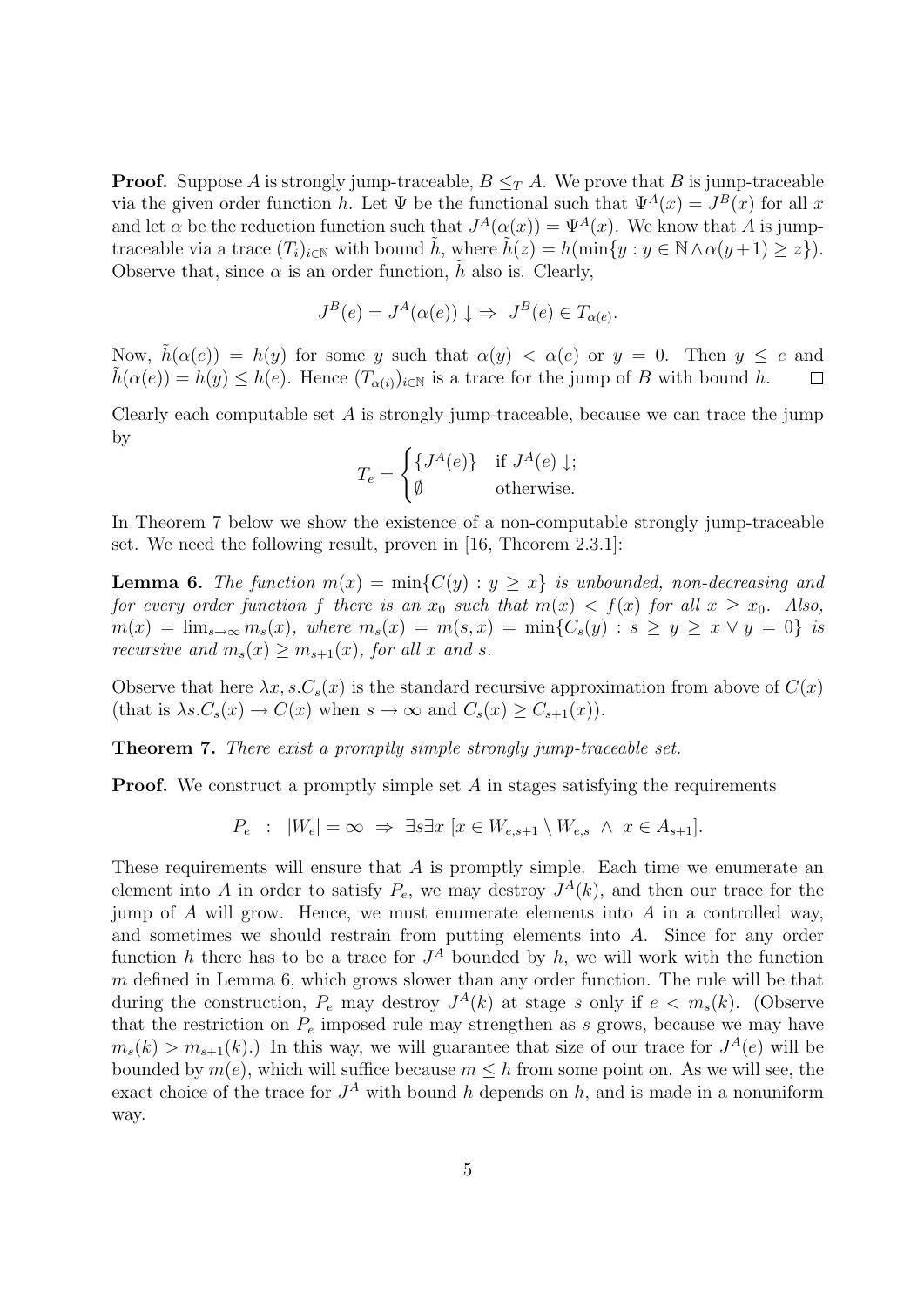**Construction of A.** Let  $m_s$  be the non-decreasing, unbounded function defined in Lemma 6.

Stage 0: set  $A_0 = \emptyset$  and declare  $P_e$  unsatisfied for all e.

Stage  $s + 1$ : choose the least  $e \leq s$  such that

- $P_e$  yet not satisfied;
- There exists x such that  $x \in W_{e,s+1} \setminus W_{e,s}$ ,  $x > 2e$  and for all k such that  $m_s(k) \leq e$ , if  $J^A(k)[s]$  is defined then x is greater than the use of  $J^A(k)[s]$ .

If such e exists, put least such x for e into  $A_{s+1}$ . We say that  $P_e$  receives attention at stage  $s + 1$ , and declare  $P_e$  satisfied. Otherwise,  $A_{s+1} = A_s$ . Finally, define  $A = \bigcup_s A_s$ .

**Verification.** Clearly,  $P_e$  receives attention at most once. So we can use below the fact that every requirement influences the enumeration of A at most once.

To show that  $A$  is strongly jump-traceable, fix a recursive order function  $h$ . We will prove that there exists an r.e. trace T for  $J^A$  as in Definition 1. Let h be any order function. By Lemma 6, there exists  $k_0$  such that for all  $k \geq k_0$ ,  $m(k) \leq h(k)$ . Define the recursive function

$$
f(k) = \begin{cases} \min\{s : m_s(k) \le h(k)\} & \text{if } k \ge k_0; \\ 0 & \text{otherwise.} \end{cases}
$$

For  $k \geq k_0$  and  $s \geq f(k)$ ,  $m_s(k)$  will be below  $h(k)$ , so  $J<sup>A</sup>(k)$  may change because  $P_e$ receives attention, for  $e < m_s(k) \le h(k)$ . Since each  $P_e$  receives attention at most once,  $J<sup>A</sup>(k)$  can change at most  $h(k)$  times after stage  $f(k)$ . So

$$
T_k = \begin{cases} \{J^A(k)[s] : J^A(k)[s] \downarrow \land s \ge f(k)\} & \text{if } k \ge k_0; \\ \{J^A(k)\} & \text{if } J^A(k) \downarrow \land k < k_0; \\ \emptyset & \text{otherwise.} \end{cases}
$$

is as required.

Fix e such that  $W_e$  is infinite and let us see that  $P_e$  is met. Let s such that

$$
\forall k \ [m(k) \le e \ \Rightarrow \ m_s(k) = m(k)]
$$

and  $s' > s$  such that no  $P_i$  receives attention after stage s' for any  $i < e$ . Then, by the construction, no computation  $J^A(k)$ ,  $m(k) \leq e$  can be destroyed after stage s'. So there is  $t > s'$  such that for all k where  $m_t(k) \leq e$ , if  $J^A(k)$  converges then the computation is stable from stage t on. Choose  $t' \geq t$  such that there is  $x \in W_{e,t'+1} \setminus W_{e,t'}$ ,  $x > 2e$  and x is greater than the use of all converging  $J^A(k)$  for all k where  $m_{t'}(k) \leq e$ . Now either  $P_e$ was already satisfied or  $P_e$  receives attention at stage  $t' + 1$ . In either case  $P_e$  is met.  $\Box$ 

Next we study the size of the trace bound for jump-traceability. Given an order function h, it is always possible to find a jump-traceable set A for which h is too small to be a bound for any trace for the jump of A.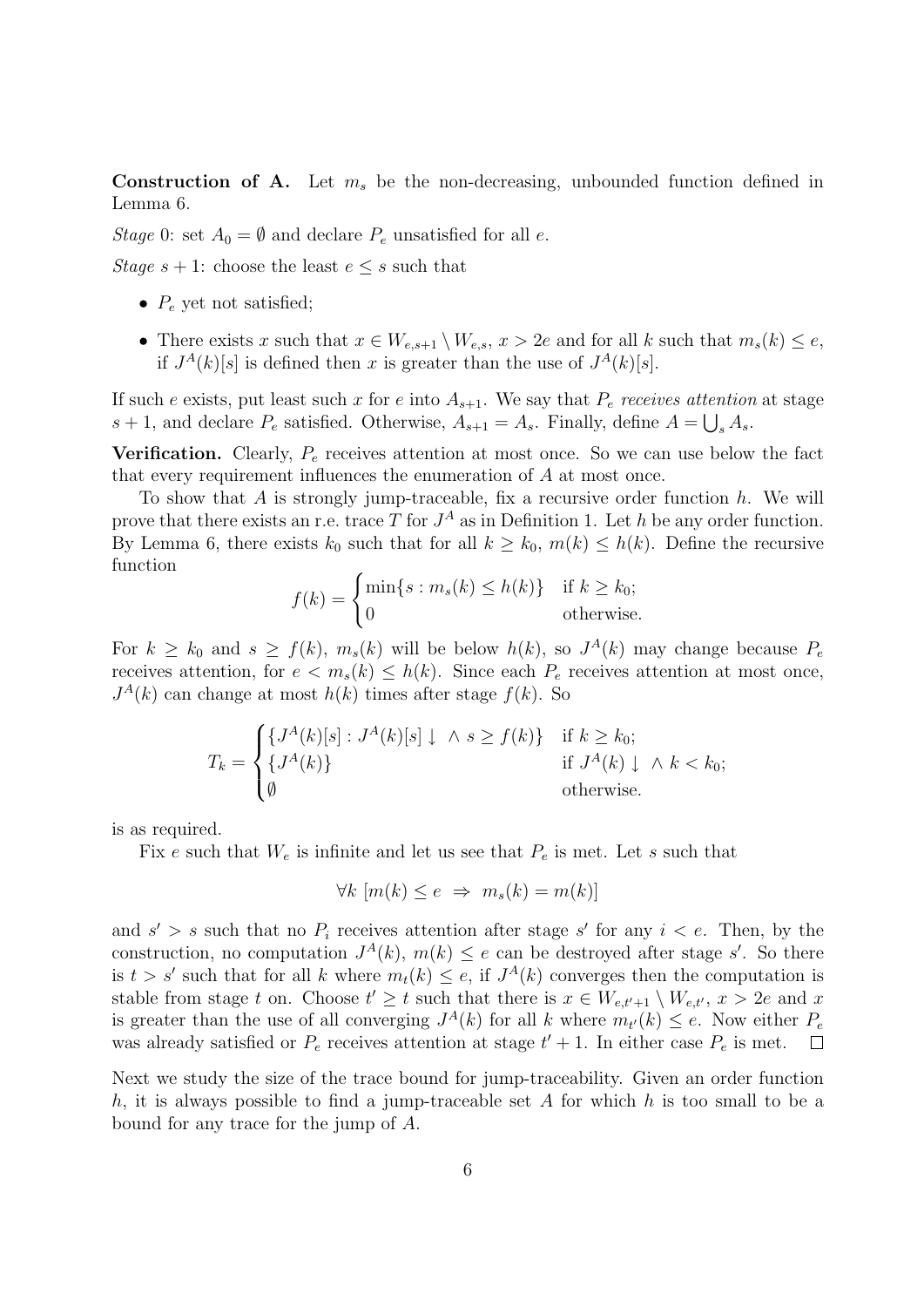**Theorem 8.** For any order function h there is an r.e. set A and an order function h such that A is jump-traceable via h but not via h.

**Proof.** We will define an auxiliary functional  $\Psi$  and we use  $\alpha$ , the reduction function for  $\Psi$  (i.e.  $\Psi^X(e) = J^X(\alpha(e))$  for all X and e), in advance by the Recursion Theorem. At the same time, we will define an r.e. set A and a trace  $\tilde{T}$  for  $J^A$ . Finally, we will verify that there is an order function  $h$  as stated.

Let  $T(0), T(1), \ldots$  be an enumeration of all the traces with bound h, so that

$$
T(e) = \{T(e)_0, T(e)_1, \dots\},\
$$

the e-th such trace, is as in Definition 1. Requirement  $P_e$  tries to show that  $J^A$  is not traceable via the trace  $T(e)$  with bound h, that is,

$$
P_e : \exists x \ \Psi^A(x) \notin T(e)_{\alpha(x)}
$$

and requirement  $N_e$  tries to stabilize the jump when it becomes defined, i.e.

$$
N_e : [\exists^{\infty} s \ J^A(e)[s] \ ] \Rightarrow J^A(e) \downarrow .
$$

The strategy for a single procedure  $P_e$  consists of an initial action and a possible later action.

#### Initial action at stage  $s + 1$ :

• Choose a new candidate  $x_e = \langle e, n \rangle$ , where n is the number of times that  $P_e$  has been initialized. Define  $\Psi^A(x_e)[s+1] = 0$  with large use.

#### Action at stage  $s + 1$ :

- Let  $x_e = \langle e, n \rangle$  be the current candidate. Put y into  $A_{s+1}$ , where y is the use of the defined  $\Psi^A(x_e)[s]$ . Notice that in the construction this action will not affect  $J^A(i)[s]$ for  $i < e$  because of the choice of y;
- Define  $\Psi^A(x_e)[s+1] = \Psi^A(x_e)[s] + 1$  with use  $y' > y$  and greater than the use of all defined computations of  $J^A(i)[s+1]$  for  $i < e$ .

We say that  $P_e$  requires attention at stage  $s+1$  if  $\Psi^A(x_e)[s] \in T(e)_{\alpha(x_e)}[s]$  and we say that  $N_e$  requires attention at stage  $s+1$  if  $J^A(e)[s]$  becomes defined for the first time.

**Construction of A.** We define  $\tilde{T} = {\{\tilde{T}_0, \tilde{T}_1, \dots\}}$  by stages. The s-th stage of  $\tilde{T}_i$  will be denoted by  $\tilde{T}_i[s]$ . We start with  $A_0 = \emptyset$  and  $\tilde{T}_i[0] = \emptyset$  for all i. At stage  $s + 1$  we consider the procedures  $N_j$  for  $j \leq s$  and  $P_j$  for  $j \leq s$ . We also initialize the new  $P_s$ . We look at the least procedure requiring attention in the order

$$
P_0, N_0, \ldots, P_s, N_s.
$$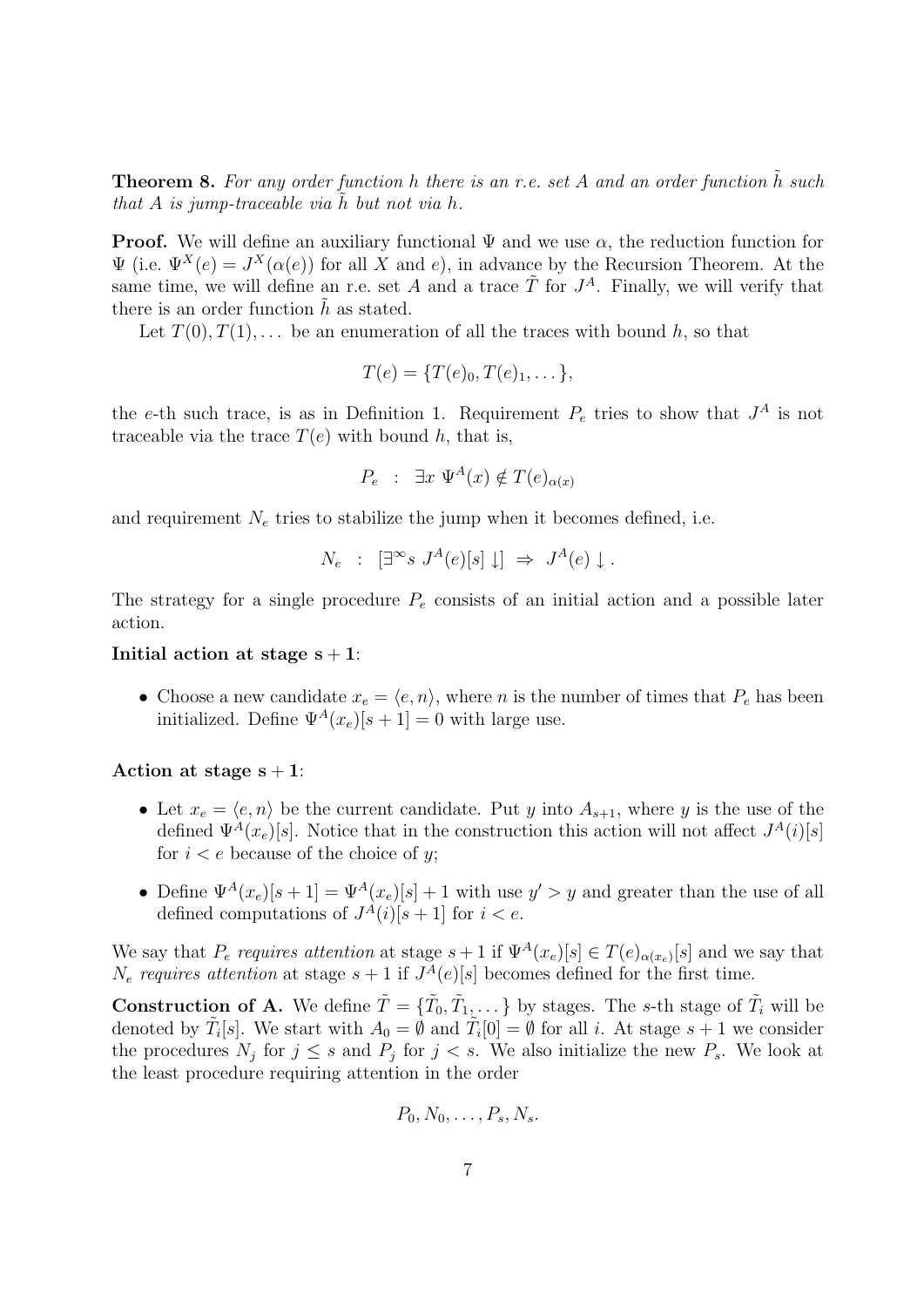If there is no one, do nothing. Otherwise, suppose  $P_e$  is the first one. We let  $P_e$  take action at  $s+1$ , changing A below the use of  $\Psi^A(x_e)[s]$  and redefining  $\Psi^A(x_e)[s+1]$  without affecting  $N_i$  for  $i < e$ . We keep the other computations of  $P_j$  with the new definition of A, for  $j \neq i$  and large use. If  $N_e$  is the least procedure requiring attention, there is y such that  $J^A(e)[s] \downarrow = y$ . We put y into  $\tilde{T}_e[s+1]$  and initialize  $P_j$  for  $e < j \leq s$ . In this case, we say that  $N_e$  acts.

**Verification.** Let us prove that  $P_e$  is met. Take s such that all  $J^A(i)$  are stable for  $i < e$ . Suppose  $x_e$  is the actual candidate of  $P_e$ . Since  $P_e$  is not going to be initialized again,  $x_e$  is the last candidate it picks. Each time  $\Psi^A(x_e)[t] \in T(e)_{\alpha(x_e)}[t]$  for  $t > s$ ,  $P_e$  acts and changes the definition of  $\Psi^A(x_e)$  to escape from  $T(e)_{\alpha(x_e)}$ . Since  $|T(e)_{\alpha(x_e)}| \leq h(\alpha(x_e))$ , there is  $s' > s$  such that  $T(e)_{\alpha(x_e)}[s'] = T(e)_{\alpha(x_e)}$ . By construction,  $\Psi^A(x_e)[s'+1] \notin T(e)_{\alpha(x_e)}$  and  $\Psi^A(x_e)[s'+1]$  is stable.

We say that  $N_e$  is *injured* at stage  $s + 1$  if we put y into  $A_{s+1}$  and y is less or equal than the use of  $J^A(e)[s]$ . We define  $c_P(k)$  as a bound for the number of initializations of  $P_r$ , for  $r \leq k$ ; and define  $c_N(k)$  as a bound for the number of injuries to  $N_r$ , for  $r \leq k$ . Since  $P_0$  is initialized just once and makes at most  $h(\langle 0, 0 \rangle)$  changes in A,  $c_P(0) = 1$  and  $c_N(0) = h(\langle 0, 0 \rangle)$ . The number of times that  $P_{k+1}$  is initialized is bounded by the number of times that  $N_r$  acts, for  $r \leq k$ , so

$$
c_P(k+1) = c_P(k) + c_N(k).
$$

Each time  $N_r$  is injured, for  $r \leq k$  then  $N_{k+1}$  may also be injured; additionally,  $N_{k+1}$  may be injured each time  $P_{k+1}$  changes A. The latter occurs at most  $h(\langle k+1, i \rangle)$  for the *i*-th initialization of  $P_{k+1}$ . Hence

$$
c_N(k+1) = 2c_N(k) + \sum_{i \le c_P(k+1)} h(\langle k+1, i \rangle).
$$

Once  $N_e$  is not injured anymore, if  $J^A(e) \downarrow$  then  $J^A(e) \in \tilde{T}_e$ . Since the number of changes of  $J^A(k)$  is at most the number of injuries to  $N_e$ , we define the function  $\tilde{h}(e) = c_N(e)$  which is clearly an order function and it constitutes a bound for the trace  $(\tilde{T}_i)_{i\in\mathbb{N}}$ .  $\Box$ 

It is open if there is minimal bound for jump-traceability. That is, given an order function h, is there a set A and an order function h such that A is jump-traceable via h but not via h. If this fails for some order function h, then strong jump traceability is the same as jump traceability for that single order function.

## 4 Well-approximability of the jump

We strengthen the notion of super-lowness and study the relationship to strongly jumptraceability.

**Definition 9.** A set D is well-approximable iff for each order function b, D is  $\omega$ -r.e. via b.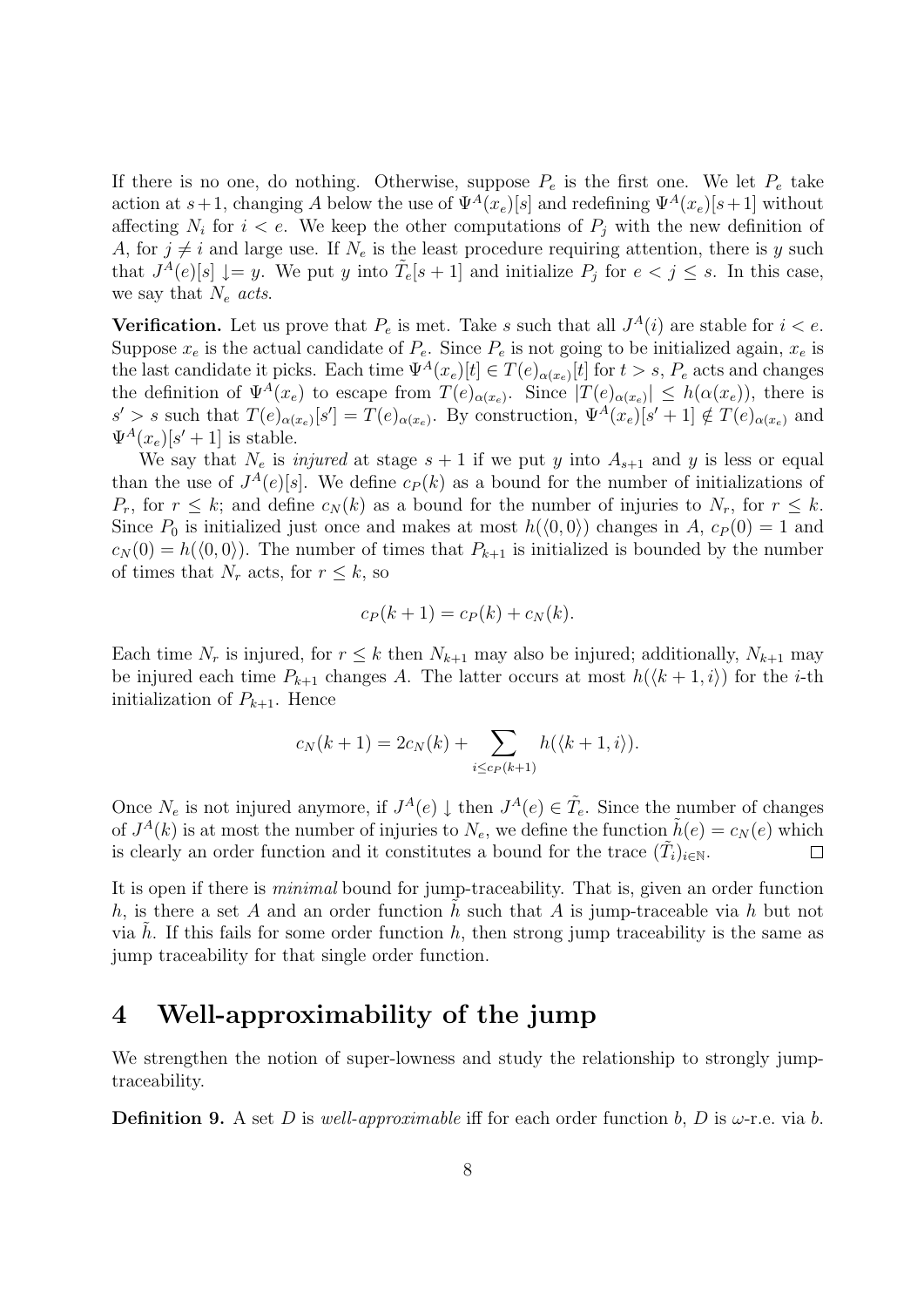Clearly, if  $A'$  is well-approximable, then  $A$  is super low. It is not difficult to see that well-approximability of the jump is closed downward under Turing reducibility.

**Proposition 10.**  $\{A : A' \text{ is well approximable}\}$  is closed downward under Turing reducibility.

**Proof.** Suppose A is such that A' is well-approximable, and let  $B \leq_T A$ . We prove that B' is well-approximable via the given order function b. Define  $\Psi$  and  $\alpha$  as in Proposition 5. We know that there is a recursive  $\{0,1\}$ -valued g such that  $A'(x) = \lim_{s\to\infty} g(x,s)$  and  $g(x, s)$  changes at most  $\tilde{b}(x)$  times, where  $\tilde{b}(z) = b(\min\{y : y \in \mathbb{N} \land \alpha(y+1) \geq z\})$ . Then

$$
\lim_{s \to \infty} g(\alpha(x), s) = A'(\alpha(x)) = B'(x)
$$

and  $q(\alpha(x), s)$  changes at most  $\tilde{b}(\alpha(x))$  times. As in Proposition 5,  $\tilde{b}(\alpha(x)) \leq b(x)$ .  $\Box$ 

We next prove that if  $A$  is r.e. then  $A$  is strongly jump-traceable iff  $A'$  is well-approximable. We first need the following lemmas.

**Lemma 11.** Let f and  $\hat{f}$  be order functions such that  $f(x) \leq \hat{f}(x)$  for almost all x.

- (i) If A is jump-traceable via f then A is jump traceable via  $\hat{f}$ ;
- (ii) If A is well-approximable via f then A is well-approximable via  $\hat{f}$ .

Proof. Assume

$$
\exists x_0 \,\forall x \ [x \ge x_0 \Rightarrow f(x) \le \hat{f}(x)].
$$

For (i), suppose T is a trace for  $J^A$  with bound f. We can define the trace  $\hat{T}$ :

$$
\hat{T}_x = \begin{cases} T_x & \text{if } x \ge x_0; \\ \{J^A(x)\} & \text{otherwise.} \end{cases}
$$

Hence, if  $x \ge x_0$  then  $|\hat{T}_x| = |T_x| \le f(x) \le \hat{f}(x)$ , and if  $x < x_0$  then  $1 = |\hat{T}_x| \le \hat{f}(x)$ .

For (ii), suppose A is well-approximable via the  $\{0, 1\}$ -valued  $g(x, s)$  which changes at most  $f(x)$  times. Define

$$
\hat{g}(x,s) = \begin{cases} g(x,s) & \text{if } x \ge x_0; \\ A(x) & \text{otherwise.} \end{cases}
$$

If  $x \ge x_0$  then  $\hat{g}(x, s)$  changes at most  $f(x) \le \hat{f}(x)$  times, and if  $x < x_0$  then  $\hat{g}$  does not change at all.  $\Box$ 

**Lemma 12.** There exists a recursive  $\gamma$  such that for all r.e. A:

(i) If A is jump-traceable via an order function h then A is super-low via the order function  $b(x) = 2h(\gamma(x)) + 2;$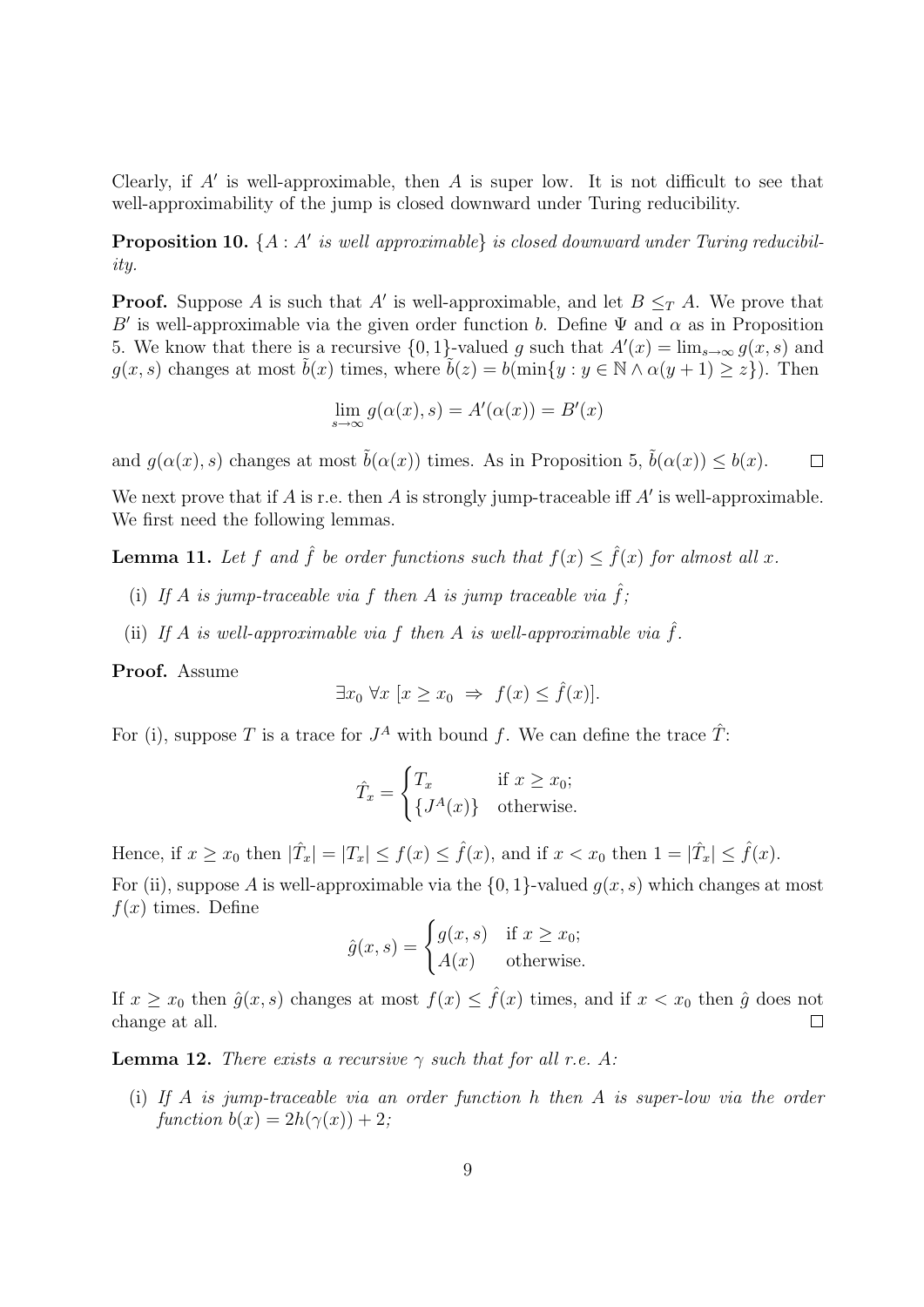(ii) If A is super-low via an order function b then A is jump-traceable via the order function  $h(x) = \lfloor \frac{1}{2} \rfloor$  $\frac{1}{2}b(\gamma(x))$ .

**Proof.** We follow the proof of [19, Theorem 4.1], together with Lemma 11.

(i)⇒(ii). Suppose A is jump-traceable via h. By [19] A is super-low via a  $\{0, 1\}$ -valued recursive g such that  $g(x, s)$  changes at most  $2h(\alpha(x))+2$  times. Here,  $\alpha$  is a reduction function (hence primitive recursive) which depends on A. The diagonal  $\gamma$  of the Ackermannfunction satisfies  $\gamma(x) > \alpha(x)$  for almost all x [20, Volume 2, Theorem VIII.8.10]. Since h is an order function,  $2(h \circ \gamma) + 2$  also is, and  $2h(\gamma(x)) + 2 \ge 2h(\alpha(x)) + 2$  for almost all x. By Lemma 11, A is super-low via  $b(x) = 2h(\gamma(x)) + 2$ .

(ii) $\Rightarrow$ (i). Suppose A is super-low via an order function b and the {0, 1}-valued function q. Again following [19], there is a trace for  $J^A$  via  $\lfloor \frac{1}{2} \rfloor$  $\frac{1}{2}(b \circ \gamma)$ , for a primitive recursive  $\alpha$  which depends on g. As we did in the previous implication,  $\frac{1}{2}$  $\frac{1}{2}b(\gamma(x)) \leq \lfloor \frac{1}{2}b(\alpha(x)) \rfloor$  for almost all x. Thus A is jump-traceable via  $h(x) = \lfloor \frac{1}{2} \rfloor$  $\frac{1}{2}b(\gamma(x))$ .  $\Box$ 

**Theorem 13.** Let A be an r.e. set. Then the following are equivalent:

- (i) A is strongly jump-traceable;
- (ii)  $A'$  is well-approximable.

**Proof.** (i) $\Rightarrow$ (ii). Given an order function b, let us prove that A is super-low via b. By part (i) of Lemma 12, it suffices to define an order function h such that  $2h(\gamma(x)) + 2 \leq b(x)$  for almost all x. If  $b(x) \geq 4$  then define  $h(\gamma(x)) = \lfloor \frac{b(x)-2}{2} \rfloor$  $\lfloor \frac{n}{2} \rfloor$  and if  $b(x) < 4$ , define  $h(\gamma(x)) = 1$ . Since  $\gamma$  can be taken strictly monotone, the above definition is correct and we can complete it to make h an order function.

(ii) $\Rightarrow$ (i). Given an order function h, we will prove that A is jump-traceable via h. By part (ii) of Lemma 12, it suffices to define an order function b such that  $\lfloor \frac{1}{2} \rfloor$  $\frac{1}{2}b(\gamma(x)) \leq h(x)$  for almost all x. The argument is similar to the previous case.  $\Box$ 

Later, in Corollary 18, we will improve this result and we will see that, in fact, the implication (ii) $\Rightarrow$ (i) holds for any A.

We finish this section by proving that the prefixes  $D \restriction n$  of a well-approximable set D have low Kolmogorov complexity, of order logarithmic in n. Hence  $D$  is not Martin-Löf random and furthermore, the effective Hausdorff dimension is 0. The latter is just equivalent of saying that there is no  $c > 0$  such that cn is a linear lower bound for the prefix-free Kolmogorov complexity of  $D \restriction n$  for almost all n.

**Theorem 14.** If D is well-approximable then for almost all n,  $K(D \restriction n) \leq 4|n|$ .

**Proof.** Suppose  $D(n) = \lim_{s \to \infty} g(n, s)$ , where g is recursive and changes at most n times. Given *n*, there is a unique *s* and some  $m < n$  such that  $g(m, s) \neq g(m + 1, s)$  but  $g(q, t) = g(q, t + 1)$  for all  $t > s$  and  $q < n$ . That is, s is the time when g converges on below n and m is the place where the last change takes place. The stage s can be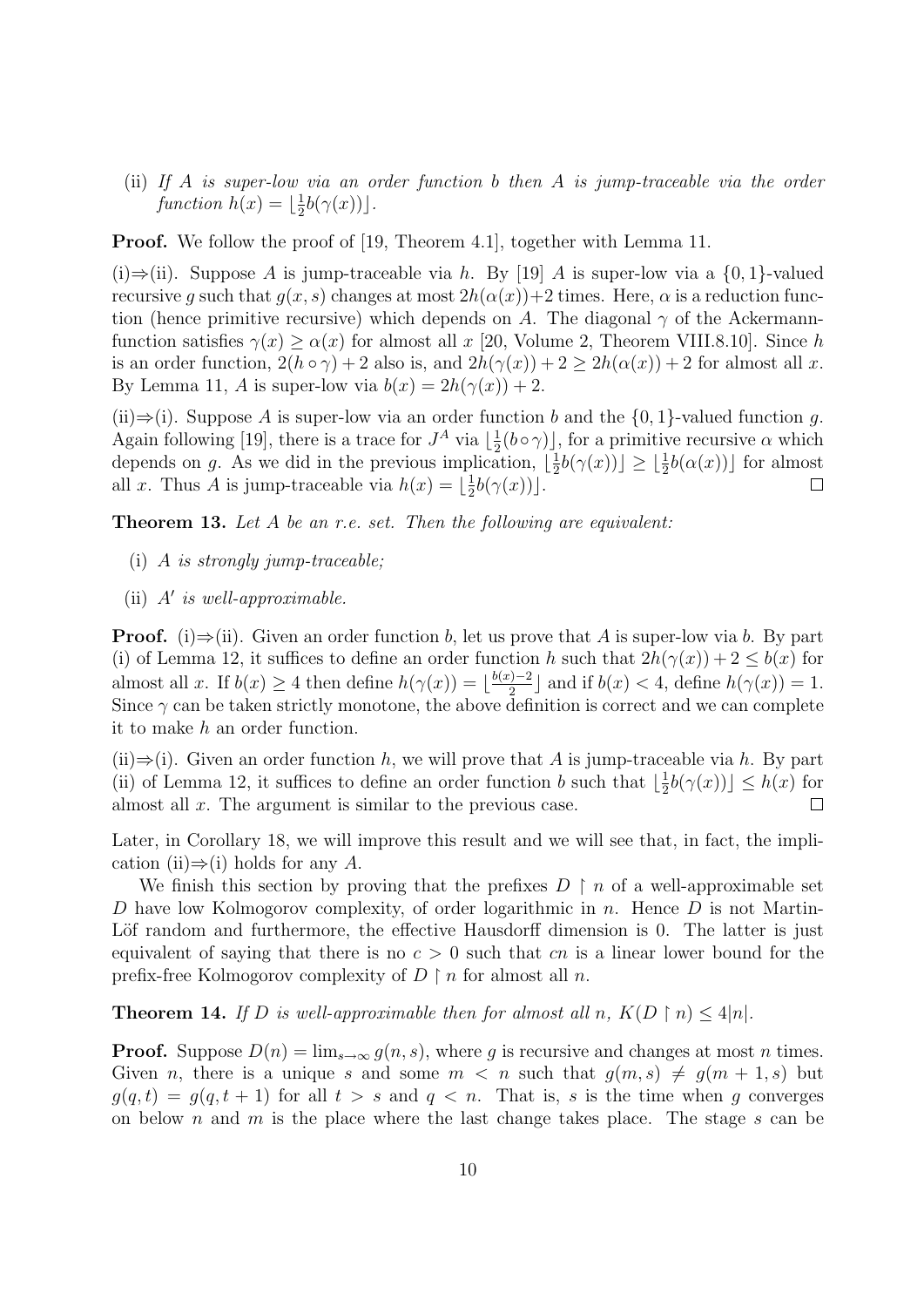computed from m and the number k of stages with  $q(m, t + 1) \neq q(m, t)$ . So one can compute  $D \restriction n$  from  $m, n, k$ . Since  $k, m \leq n$ , one can, for almost all n, code  $m, n, k$  in a prefix-free way in  $4|n|$  many bits. This is done by using a prefix of the form  $1<sup>q</sup>0$  followed by 2q bits representing n, 2q bits representing m and 2q bits representing k as binary numbers; here q is just the smallest number such that 2q bits are enough. Since  $k, m \leq n$  and since  $2q \leq |n| + c$  for some constant c and since the additionally necessary coding needed to transform the above representation into a program for  $U$  is bounded by a constant, we have that there is a constant d such that

$$
\forall n \ K(D \upharpoonright n) \le 3|n| + |n|/2 + d
$$

and then the relation  $K(D \restriction n) \leq 4|n|$  holds for almost all n. In fact, using binary notation to store q instead of  $1q0$ , it would even give

$$
K(D \restriction n) \le 3(|n| + \log(|n|))
$$

for almost all  $n$ .

### 5 Traceability and plain Kolmogorov complexity

We give a characterization of strong jump-traceability in terms of plain Kolmogorov complexity and we show that if  $A'$  is well-approximable then  $A$  is strongly jump-traceable for any set A.

**Theorem 15.** If A' is well-approximable then for every order function h and almost all  $x$ ,  $C(x) \leq C^{A}(x) + h(C^{A}(x)).$ 

**Proof.** The idea of the proof is the following. Let h be any order function. Suppose  $q_x$  is a minimal A-program for x. We know that there is a c such that  $C(x) \leq |q_x| + 2C(x|q_x) + c$ . Since  $|q_x| = C^A(x)$ , we only need to show that  $2C(x|q_x) + c \le h(|q_x|)$  for almost all x. Given  $q_x$  and the value of  $C(x|q_x)$ , we can find a program  $p_x$  of length  $C(x|q_x)$  which describes x with the help of  $q_x$ , that is  $U(p_x, q_x) = x$ . It can be shown that there is a recursive  $\{0, 1\}$ -valued approximation of the bits of  $p_x$  which changes few times (in the proof, this is done with the help of the functional  $\Psi$ ). Hence, x can be described by the values of  $C(x|q_x)$ ,  $q_x$  and  $p_x$ . We can represent  $p_x$  with the number of changes of the mentioned  $\{0, 1\}$ -valued approximation. This will show  $C(x|q_x) \leq 2|h(|q_x|)| + \mathcal{O}(1)$ , which is sufficient to get the desired upper bound on  $2C(x|q_x) + c$ .

Here are the details. Let  $\Psi^A(m, n, q)$  be a functional which does the following:

- (i) Compute  $x = U^A(q)$ . If  $U^A(q) \uparrow$  then  $\Psi^A(m, n, q) \uparrow$ ;
- (ii) Find the first program p such that  $|p| = n$  and  $\tilde{U}(p,q) = x$ . If there is no such p then  $\Psi^A(m,n,q)$   $\uparrow$ ;

 $\Box$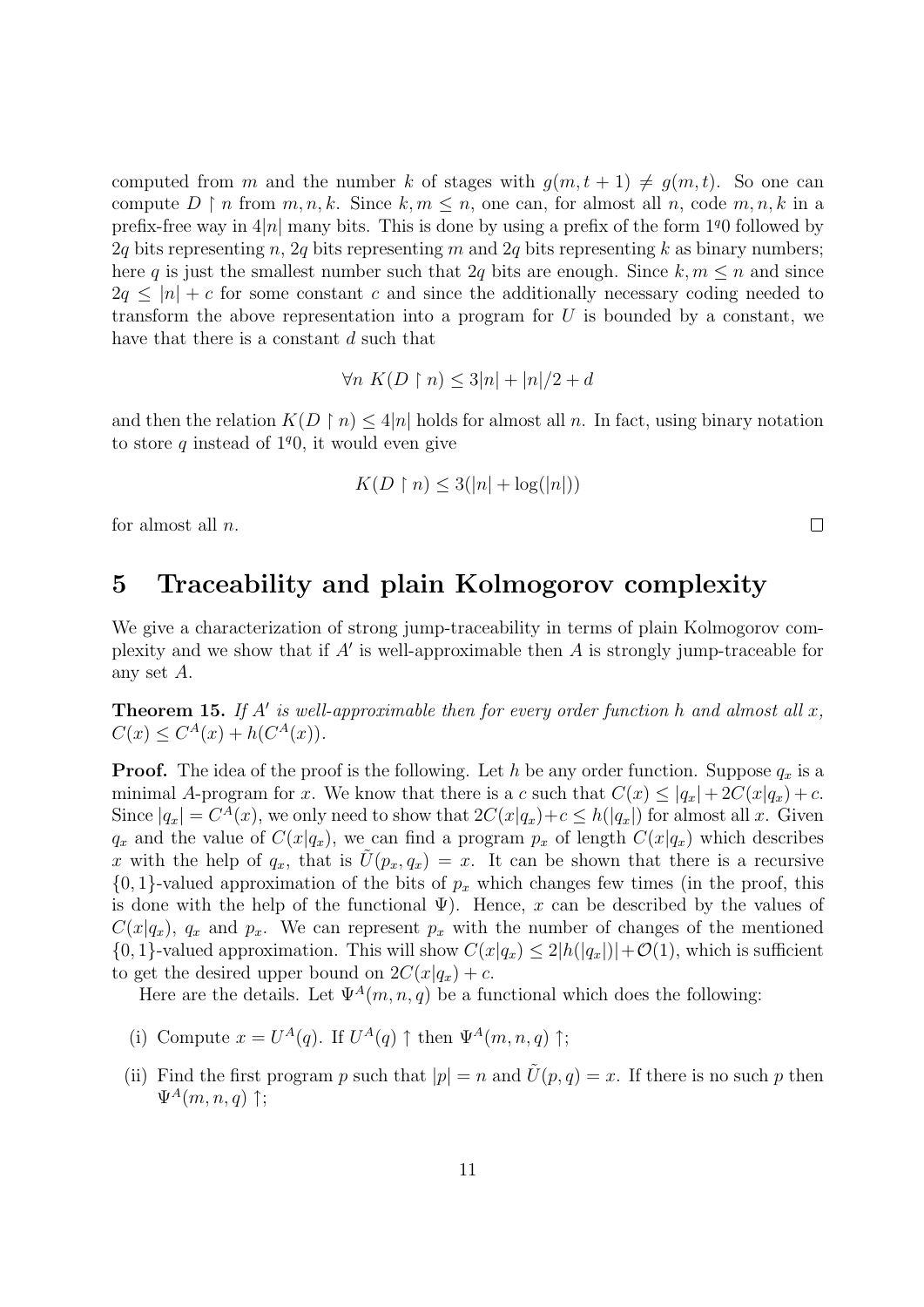(iii) In case  $m \notin [1, n]$  then  $\Psi^A(m, n, q)$   $\uparrow$ . Otherwise, if the m-th bit of p is 1 then  $\Psi^A(m,n,q) \downarrow$ , else  $\Psi^A(m,n,q) \uparrow$ .

Let  $\alpha$  be a reduction function such that  $J^A(\alpha(m,n,q)) = \Psi^A(m,n,q)$ . Choose an order function b such that  $b(\alpha(n, n, q)) \le nh(|q|)$  for all n, q. We can approximate  $A'(x)$  with a  $\{0, 1\}$ -valued recursive function which changes at most  $b(x)$  times.

Let  $q_x$  be a minimal A-program for x, that is,  $U^A(q_x) = x$  and  $|q_x| = C^A(x)$ . Let  $n_x = C(x|q_x)$ . Then  $\Psi^A(m, n_x, q_x)$  | iff the m-th bit of  $p_x$  is 1, where  $p_x$  is the first program such that  $|p_x| = n_x$  and  $U(p_x, q_x) = x$ .

Since  $A'$  is  $\omega$ -r.e. via  $b$ ,

$$
p_x = A'(\alpha(1, n_x, q_x)) \dots A'(\alpha(n_x, n_x, q_x))
$$

changes at most

$$
n_x \max\{b(\alpha(m, n_x, q_x)) : 1 \le m \le n_x\} \le n_x b(\alpha(n_x, n_x, q_x))
$$
  

$$
\le n_x^2 h(|q_x|)
$$

many times. Since  $U(p_x, q_x) = x$  and we can describe  $p_x$  with  $n_x, q_x$  and the number of changes of  $A'(\alpha(1, n_x, q_x)) \dots A'(\alpha(n_x, n_x, q_x))$ , we have

$$
n_x = C(x | q_x) \le 2|n_x| + |n_x^2 h(|q_x|)| + \mathcal{O}(1)
$$
  
\n
$$
\le 4|n_x| + |h(|q_x|)| + \mathcal{O}(1).
$$
 (1)

To finish, let us prove that for almost all x,  $n_x \leq 2|h(|q_x|)| + \mathcal{O}(1)$ . Since  $C(x) \leq |q_x| +$  $2n_x + \mathcal{O}(1)$ , this upper bound of  $n_x$  will imply that

$$
C(x) \le |q_x| + h(|q_x|)
$$
  
= 
$$
C^A(x) + h(C^A(x))
$$

for almost all x, as we wanted. Hence, let us see that  $n_x \leq 2|h(|q_x|)| + \mathcal{O}(1)$  for almost all x. There is a constant N such that for all  $n \geq N$ ,  $8|n| \leq n$ . We know that for almost all x,  $q_x$  satisfies  $|h(|q_x|)| \geq N$ . Suppose x has this property. Then either  $n_x \leq |h(|q_x|)|$  or  $4|n_x| \leq n_x/2$ . In the second case  $n_x - 4|n_x| \geq n_x/2$  and by (1),  $n_x/2 \leq |h(|q_x|)| + \mathcal{O}(1)$ . So, in both cases, we have  $n_x \leq 2|h(|q_x|)| + \mathcal{O}(1)$ .  $\Box$ 

**Lemma 16.** For all  $x \in \{0, 1\}^*$  and  $d \in \mathbb{N}$ ,

$$
|\{y : C(x, y) \le C(x) + d\}| \le \mathcal{O}(d^4 2^d).
$$

**Proof.** Chaitin [6] proved that

$$
\forall d, n \in \mathbb{N} \left| \{ \sigma : |\sigma| = n \ \land \ C(\sigma) \le C(n) + d \} \right| \le \mathcal{O}(2^d).
$$

Let c be such that  $\forall x \ C(x) \leq str^{-1}(x) + c$ . Consider the partial recursive function  $f(x, y, d)$ which enumerates all strings z such that  $C(z) \leq str^{-1}(x) + d + c$  until it finds  $z = y$ . If z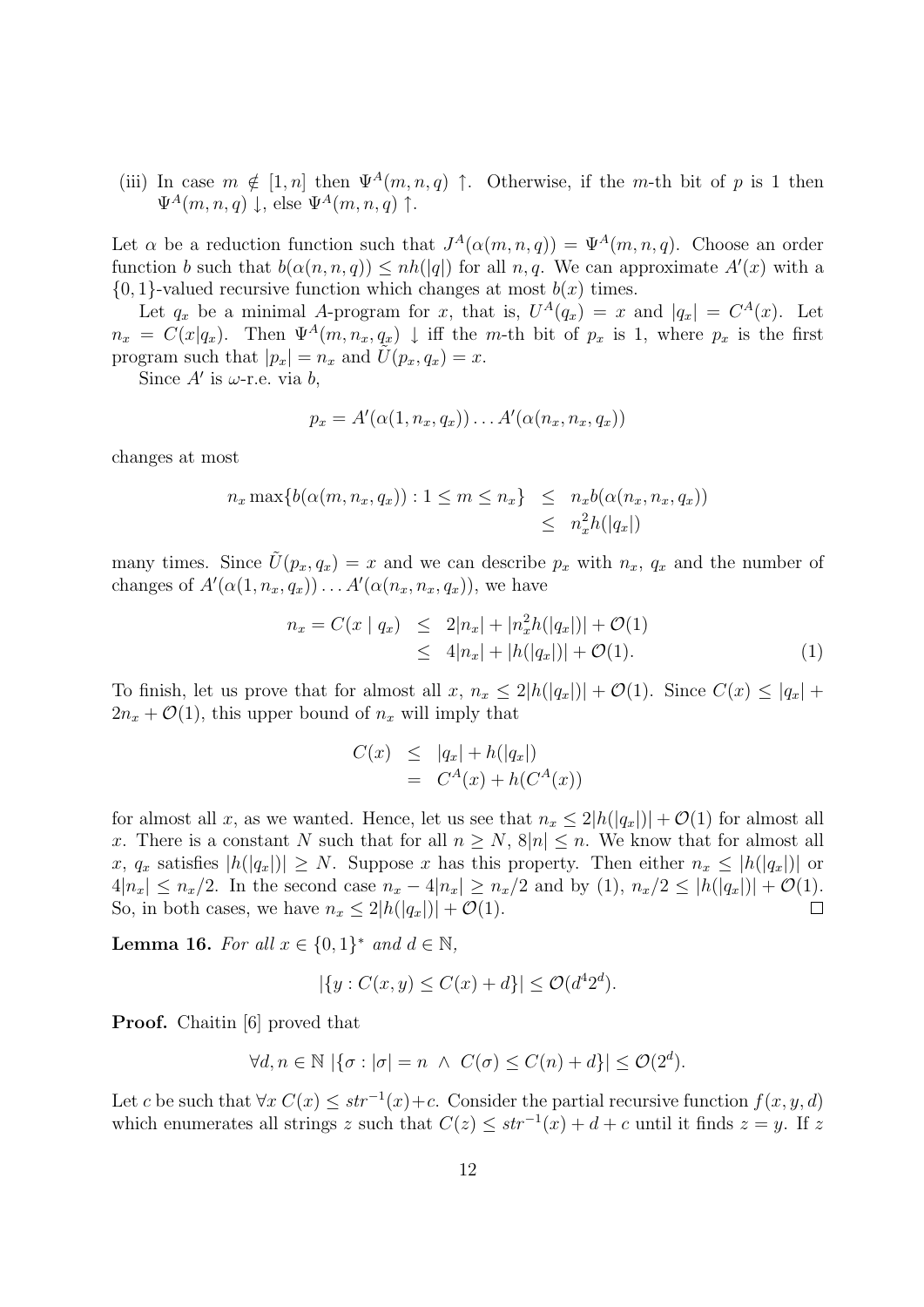was the *i*-th string to appear in the enumeration, then  $f(x, y, d)$  is the number *i* written in binary with initial zeroes such that  $|f(x, y, d)| = str^{-1}(x) + d + c + 1$ . Notice that it is always possible to write  $f(x, y, d)$  in this way because there are at most  $2^{str^{-1}(x)+d+c+1}$ such strings z. If no such z exists, then  $f(x, y, d)$   $\uparrow$ . Let x and d be given. Consider y such that  $C(x, y) \leq C(x) + d$ . Since  $C(x, y) \leq str^{-1}(x) + d + c$  then  $f(x, y, d) \downarrow$  and

$$
C(f(x, y, d)) \leq C(x, y) + 2|d| + \mathcal{O}(1)
$$
  
\n
$$
\leq C(x) + d + 2|d| + \mathcal{O}(1)
$$
  
\n
$$
\leq C(str^{-1}(x) + d + c + 1) + d + 4|d| + \mathcal{O}(1).
$$

The last inequality holds because we can compute the string x from the numbers  $str^{-1}(x)$  +  $d+c+1$  and d. Let  $n = str^{-1}(x) + d+c+1$  and  $d' = d+4|d| + \mathcal{O}(1)$ . For fixed x and d, the mapping  $y \mapsto f(x, y, d)$  is injective and thus

$$
|\{y : C(x, y) \le C(x) + d\}|
$$
  $\leq$   $|\{\sigma : |\sigma| = n \land C(\sigma) \le C(n) + d'\}|$   
 $\leq$   $\mathcal{O}(2^{d'}) = \mathcal{O}(d^4 2^d).$ 

This completes the proof.

Theorem 17. The following are equivalent:

- (i) A is strongly jump-traceable;
- (ii) For every order function h and almost every x,  $C(x) \leq C^{A}(x) + h(C^{A}(x))$ .

**Proof.** For any function f, let  $\hat{f}(y) = y + f(y)$  for all y.

(i)  $\Rightarrow$  (ii). Let  $h_0$  be a given order function. It is sufficient to show that  $C(x) \leq \hat{h}(C^A(x))$  +  $\mathcal{O}(1)$  for almost all x, where  $h = |h_0/2|$ . Let  $\alpha$  be a reduction function such that  $J^A(\alpha(x)) = U^A(str(x))$ . Let T be a trace for  $J^A$  with bound g such that  $g(\alpha(x)) \leq$  $h(|str(x)|)$ . Let  $m \in \mathbb{N}$  be such that  $U^A(str(m)) = y$  and  $|str(m)| = C^A(y)$ . Since  $y \in T_{\alpha(m)}$ , we can code y with m and a number not greater than  $g(\alpha(m))$  (representing the time in which y is enumerated into  $T_{\alpha(m)}$ , using at most

$$
|str(m)| + g(\alpha(m)) \le C^{A}(y) + h(C^{A}(y))
$$

many bits. Then  $\forall y \ C(y) \leq \hat{h}(C^A(y)) + \mathcal{O}(1)$ .

(ii)⇒(i). Since there are at most  $2^{n}-1$  programs of length  $\lt n$ ,  $\forall n \exists x$  [ $|x| = n \land n \leq C(x)$ ]. Let c be a constant such that

$$
\forall x \ [J^A(|x|) \downarrow \Rightarrow C^A(x, J^A(|x|)) \le |x| + c].
$$

This last inequality holds because, given x, we can compute  $J<sup>A</sup>(|x|)$  relative to A.

 $\Box$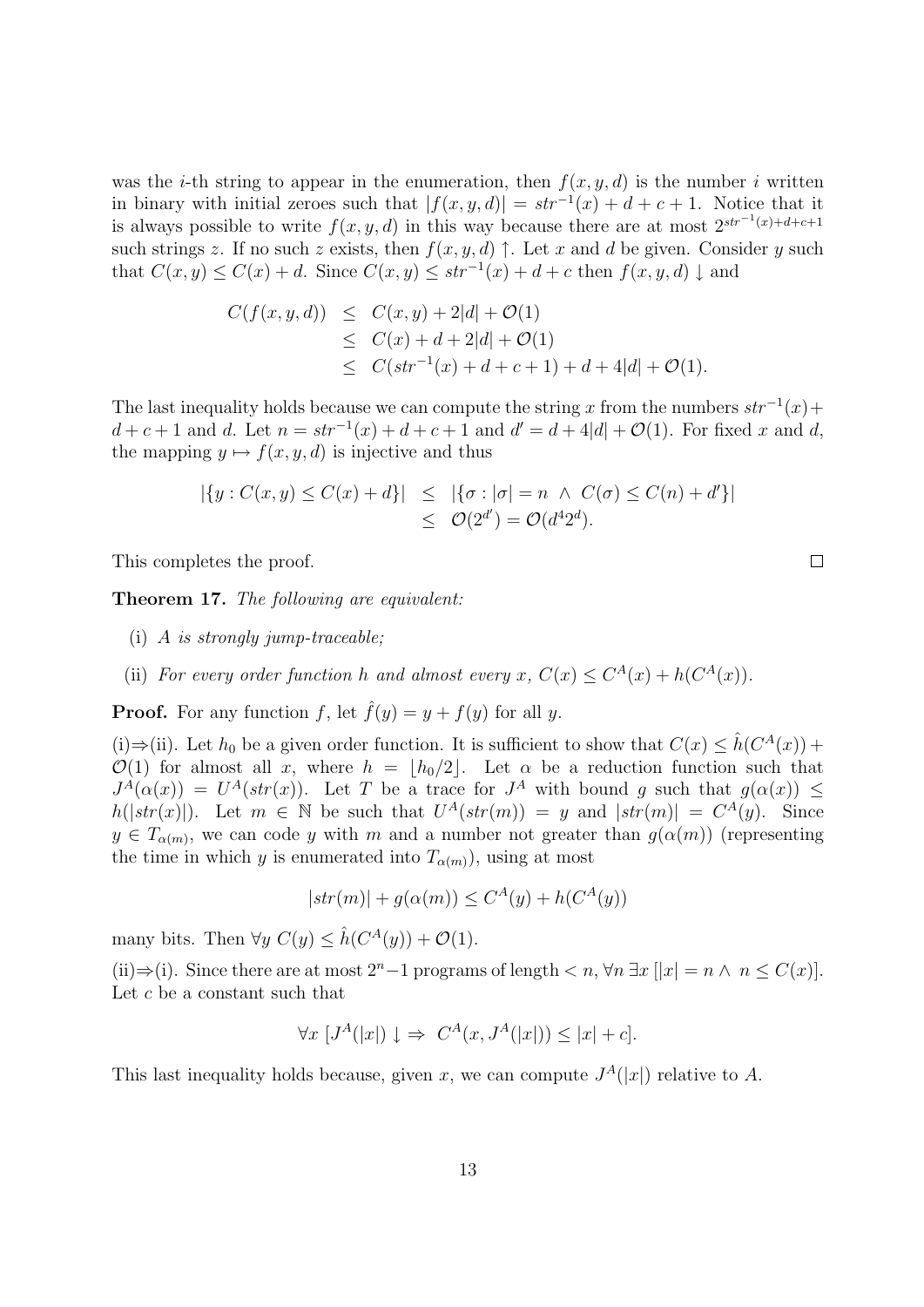Let h be any order function and let us prove that A is jump-traceable via h. Define the order function g such that for almost all e,  $3^{g(e+c)} \leq h(e)$ . By hypothesis, for almost all x, if  $J^A(|x|) \downarrow$  then

$$
C(x, JA(|x|)) \leq \hat{g}(CA(x, JA(|x|))) \leq |x| + g(|x| + c) + c.
$$

Define the trace

$$
T_e = \{ y : \forall x \ [|x| = e \ \Rightarrow \ C(x, y) \le e + g(e + c) + c \}.
$$

It is clear that for almost all e, if  $J^A(e) \downarrow$  then  $J^A(e) \in T_e$ , because given x such that  $|x| = e$ , we have  $C(x, J<sup>A</sup>(e)) \le e + g(e + c) + c$ . To verify that for almost all  $e, |T_e| \le h(e)$ , suppose  $y \in T_e$ . Take  $x, |x| = e$  and  $C(x) \geq e$ . Then

$$
C(x,y) \le e + g(e+c) + c
$$
  

$$
\le C(x) + g(e+c) + c.
$$

By Lemma 16, for almost all e there are at most  $3^{g(e+c)} < h(e)$  such y's in  $T_e$ .  $\Box$ 

In [19], it was proven that there is a super-low which is not jump-traceable (namely, a super-low Martin-Löf random set). In contrast, from Theorem 15 and Theorem 17 we can conclude that the strong version of super-lowness implies strong jump-traceability.

Corollary 18. If  $A'$  is well-approximable then  $A$  is strongly jump-traceable.

## 6 Variations on K-triviality

Throughout this section, let  $p : \mathbb{N} \to \mathbb{N}$  be strictly increasing such that in addition  $\lim_{n} p(n)-n = \infty$ . We call p an *estimation function* if, in addition,  $p(n) = \lim_{s} p_s(n)$  where  $p_{s+1}(n) \leq p_s(n)$ , and the function  $\lambda s, n.p_s(n)$  is recursive. An example of such a function is  $q(n) = n + 5 \cdot \min\{K(m) : m \ge n\}$  with the approximation  $q_s(n) = n + 5 \cdot \min\{K_s(m) : m \ge n\}$  $s \geq m \geq n$ . Recall that A is K-trivial iff

$$
\exists c \,\forall n \, K(A \upharpoonright n) \le K(n) + c.
$$

Nies [18] showed that A is K-trivial if and only if A is low for K, i.e.  $\exists c \forall x K(x)$  $K^{A}(x) + c$ . In this section we weaken the notion of lowness for K:

**Definition 19.** (i) A set A is weakly p-low iff  $\forall n K(A \upharpoonright n) \leq p(K(n)+c_0)+c_1$  for some constants  $c_0$  and  $c_1$ . Let  $\mathcal{K}[p]$  denote the class of such sets.

(ii) A set A is p-low iff  $\forall y K(y) \leq p(K^A(y) + c_0) + c_1$  for some constants  $c_0$  and  $c_1$ . Let  $\mathcal{M}[p]$  denote the class of such sets.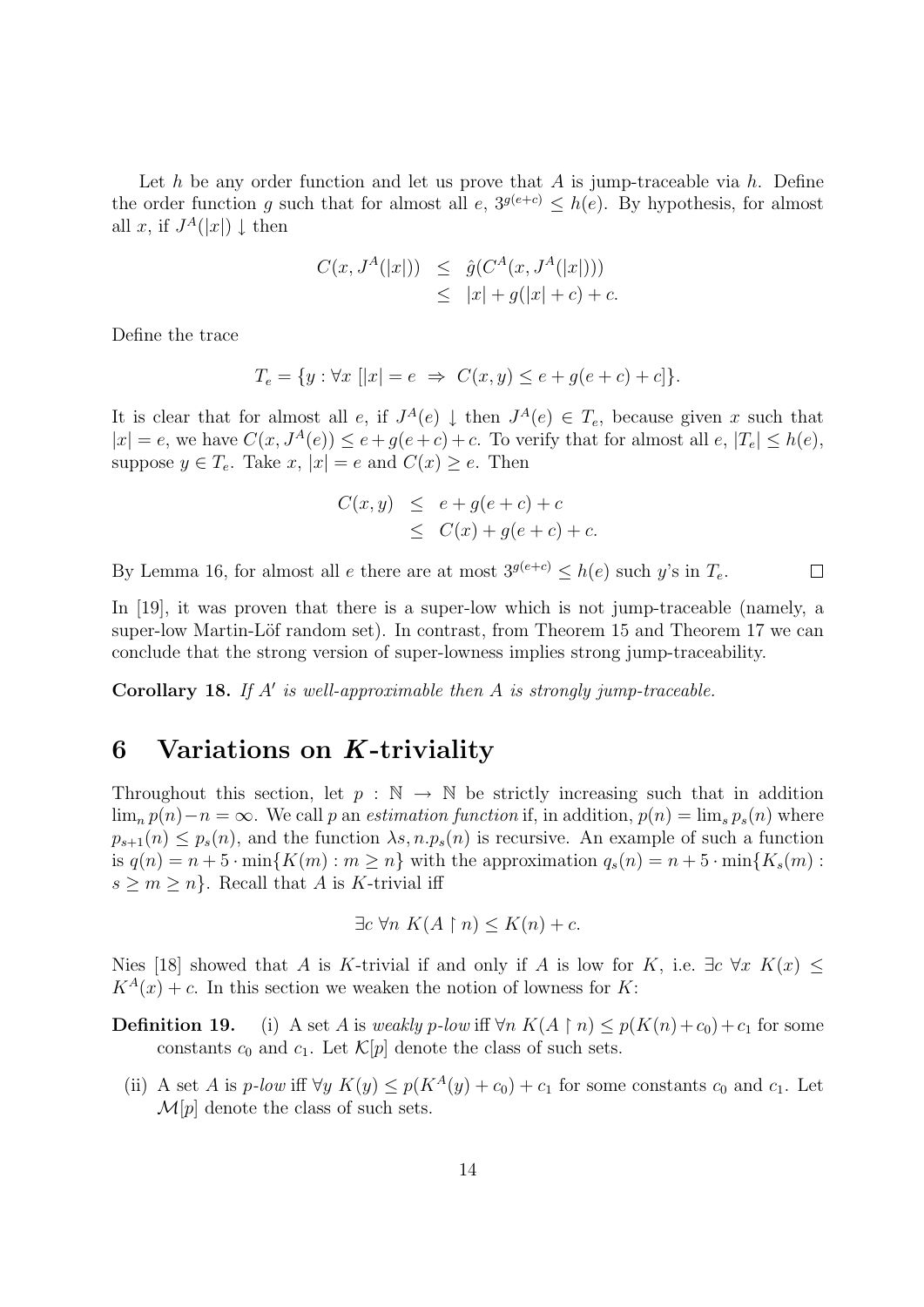**Proposition 20.** (i) If  $A \in \mathcal{M}[p]$  and  $B \leq_T A$ , then  $B \in \mathcal{M}[p]$ .

- (ii) If  $A \in \mathcal{K}[p]$  and  $B \leq_K A$  or  $B \leq_{wtt} A$ , then  $B \in \mathcal{K}[p]$ .
- (iii) Suppose p is an estimation function. Then no random set is in  $\mathcal{K}[p]$ .
- (iv) If  $A, B \in \mathcal{K}[p]$  and  $A, B$  are r.e., then

$$
A \oplus B = \{2x : x \in A\} \cup \{2x + 1 : x \in B\} \in \mathcal{K}[p].
$$

(v)  $\mathcal{M}[p] \subset \mathcal{K}[p]$ .

**Proof.** (i). Since  $B \leq_T A$ , there exists a constant  $c_2$  such that for each string  $y$ ,  $K^A(y) \leq$  $K^B(y) + c_2$ . Then

$$
K(y) \leq p(K^A(y) + c_0) + c_1
$$
  
 
$$
\leq p(K^B(y) + c_0 + c_2) + c_1.
$$

(ii). This is trivial for  $\leq_K$ . Now suppose  $B = \Gamma^A$  for a weak truth-table reduction  $\Gamma$  with recursive bound  $f$ . Without loss of generality, we may assume  $f$  strictly increasing. Given  $A \restriction f(n)$  we can compute n and  $B \restriction n$ , and then there is a constant  $c_2$  such that for all n,

$$
K(B \upharpoonright n) \leq K(A \upharpoonright f(n)) + c_2
$$
  
 
$$
\leq p(K(f(n)) + c_0) + c_1 + c_2.
$$

Since f is recursive, we have  $K(f(n)) \leq K(n) + \mathcal{O}(1)$ , and hence  $B \in \mathcal{K}[p]$ .

(iii). Assume  $\forall n \ K(A \mid n) > n - c$  and  $A \in \mathcal{K}[p]$  via constants  $c_0$  and  $c_1$ . Define the strictly increasing recursive function  $\tilde{p}(0) = p_0(0)$  and  $\tilde{p}(k+1) = p_0(j)$ , where  $j =$  $\min\{i : i > k \land p_0(i) > \tilde{p}(k)\}\$ . Since  $\tilde{p} \geq p, A \in \mathcal{K}[\tilde{p}]\$ . Define the Kraft-Chaitin set  $\{\langle i, n_i \rangle : i \in \mathbb{N}^+ \land n_i = \tilde{p}(i + d + c_0) + c_1 + c\}$  for  $M_d$  with d given in advance by the Recursion Theorem. Then  $K(n_i) \leq i + d$  and hence  $\tilde{p}(K(n_i) + c_0) \leq \tilde{p}(i + d + c_0)$ . Finally,

$$
K(A \upharpoonright n_i) \leq \tilde{p}(K(n_i) + c_0) + c_1
$$
  
 
$$
\leq \tilde{p}(i + d + c_0) + c_1 = n_i - c,
$$

and this is a contradiction.

(iv). Ignoring constants, for each  $n$ ,

$$
K(A \oplus B \upharpoonright n) \leq K(A \oplus B \upharpoonright 2n)
$$
  
\$\leq\$ 
$$
\max\{K(A \upharpoonright n), K(B \upharpoonright n)\}
$$
  
\$\leq\$ 
$$
p(K(n)).
$$

In the second inequality we used [12, Theorem 6.4].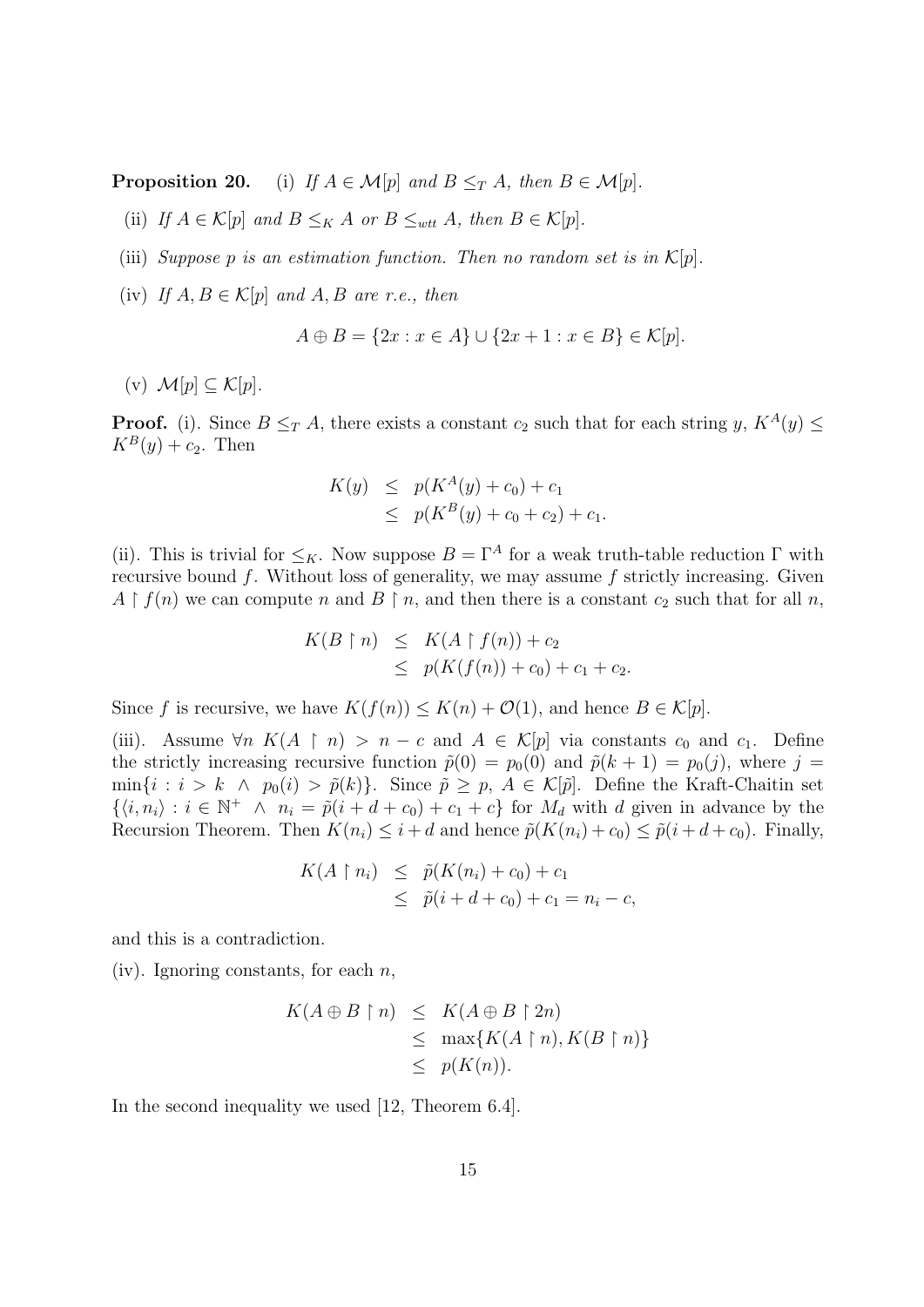(v). Again ignoring constants, for all  $n$ ,

$$
K(A \upharpoonright n) \leq p(K^A(A \upharpoonright n))
$$
  
\n
$$
\leq p(K^A(n))
$$
  
\n
$$
\leq p(K(n)).
$$

This completes the proof.

The following proposition shows a connection between jump-traceability and  $p$ -lowness. In Theorem 17 we proved a similar result, relating strong jump-traceability and plain Kolmogorov complexity.

- **Proposition 21.** (i) Suppose p is a recursive function. There is a constant c such that if  $A \in \mathcal{M}[p]$  via constants  $c_0$  and  $c_1$  then A is jump-traceable via  $h(x) =$  $2^{p(2|x|+c_0+c)+c_1+1};$ 
	- (ii) There is a reduction function  $\alpha$  such that if A is jump-traceable via h then  $A \in \mathcal{M}[p]$ for  $p(z) = 3z + 2|h(\alpha(2^{z+1}))|$ .

**Proof.** For (i), we know that there is a constant c such that  $K^A(J^A(x)) \leq 2|x| + c$  because we can compute  $J^A(x)$  from x and the oracle A. Define the trace

$$
T_x = \{ U(\sigma) : |\sigma| \le p(2|x| + c_0 + c) + c_1 \}.
$$

Clearly  $|T_x| \le 2^{p(2|x|+c_0+c)+c_1+1}$ . Let  $y = J^A(x)$ . By hypothesis  $K(y) \le p(K^A(y)+c_0)+c_1$ and then  $K(y) \leq p(2|x| + c + c_0) + c_1$ . Hence  $y \in T_x$ .

For (ii), let  $\alpha$  be a reduction function such that  $J^A(\alpha(x)) = U^A(str(x))$ . Let T be a trace for  $J^A$  with bound h and let us define the trace

$$
\tilde{T}_n = \bigcup_{x: |str(x)| = n} T_{\alpha(x)}.
$$

Notice that

$$
|\tilde{T}_n| \leq \sum_{x: |str(x)|=n} h(\alpha(x))
$$
  

$$
\leq 2^n h(\alpha(2^{n+1})),
$$

since  $\alpha$  is increasing. Let  $m \in \mathbb{N}$  be such that  $U^A(str(m)) = y$  and  $|str(m)| = K^A(y)$ . Since  $y \in T_{\alpha(m)}$ , we know that  $y \in \tilde{T}_{|str(m)|}$ , hence we describe y by saying "y is the *i*-th element enumerated into  $\tilde{T}_{[str(m)]}$ ". If we code  $|str(m)|$  in unary and we code i with

$$
2|i| \leq 2|2^{|str(m)|}h(\alpha(2^{|str(m)|+1}))|
$$
  

$$
\leq 2|str(m)| + 2|h(\alpha(2^{|str(m)|+1}))|
$$

many bits, we have  $K(y) \leq p(K^A(y)) + \mathcal{O}(1)$ , for  $p(z) = 3z + 2|h(\alpha(2^{z+1}))|$ .

 $\Box$ 

 $\Box$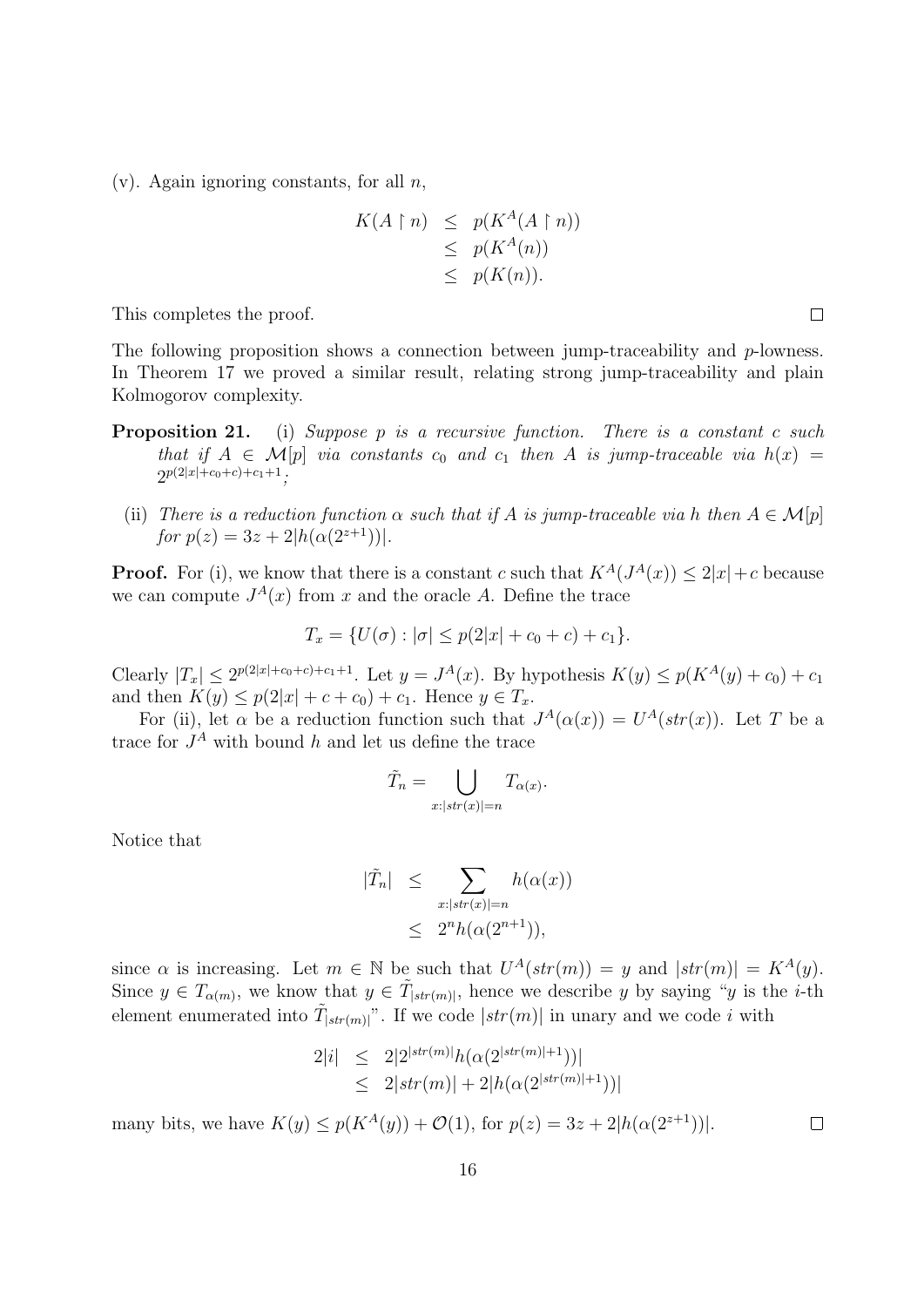**Corollary 22.** A is jump-traceable iff there exists a recursive function p (of the type considered in this section) such that  $A \in \mathcal{M}[p]$ .

Figueira, Stephan and Wu [14, Proposition 6] used a universal machine which has the property that there is an approximation  $K_s$  of K from above with  $K_x(x) = K(x)$  for all  $x \in X$  where  $X = \{x : \forall y > x (K(y) > K(x))\}.$  For the following example, such a universal machine is assumed. The next example shows that there is a set in  $\mathcal{M}[q]$  where q is as defined at the beginning of Section 6 which is not  $K$ -trivial. Note that  $r$  differs from the function in Lemma 6 only by using K instead of C and has the same properties as the function given there.

**Example 23.** Let  $r(n) = \min\{K(m) : m \geq n\}$  and  $q(n) = n + 5 \cdot r(n)$ . Then there is a set  $A \in \mathcal{M}[q] \setminus \Delta_2^0$ .

**Proof.** Note that the set  $X = \{x : \forall y > x \forall t (K_t(y) > K_x(x))\}$  is co-r.e. and that it has a co-r.e. subset Y of the form  $\{y_0, y_1, ...\}$  such that, for all  $n, y_n = K(y_{n+1}) = K_{y_{n+1}}(y_{n+1})$ . As  $K(0) > 0$  one might have the undesirable property that  $y_{n+1} < y_n$  for some n. But as there are only finitely many numbers x with  $K(x) > x$ , one simply adds to the construction of Y the condition that  $y_0$  is taken to be the first element of X larger than these finitely many exceptions and so one has the additional property that  $y_{n+1} > y_n$  for all n.

Now one defines a partition  $I_0, I_1, \ldots$  of the natural numbers into intervals such that  $|I_x| = K_x(K_x(x))$  and  $\max(I_x) + 1 = \min(I_{x+1})$ . Note that none of these intervals is empty as  $K_x(K_x(x)) > 0$  for all x which is due to the fact that a prefix-free universal machine is undefined on the empty input.

Having the partition, one defines a partial-recursive function  $\psi$  in stages s where one does the following algorithm where  $\psi$  is everywhere undefined before stage 0. The set E will be chosen such that its characteristic function is a suitable extension of  $\psi$  and let  $\psi_s$ denote the approximation to  $\psi$  before stage s.

- Find the least x, y such that  $x \leq s$ ,  $y \in I_x$ ,  $\psi(y)$  is undefined and either (1)  $x \notin Y_s$  or (2) there is a string  $\sigma \in \{0,1\}^{\max(I_x)+1}$  such that  $K_s(\sigma) < K_s(x)+0.5 \cdot \log(|I_x|)$  and  $\sigma$ is consistent with  $\psi_s$ , that is,  $\psi_s(z) = \sigma(z)$  for all  $z \in \text{domain}(\psi_s) \cap \{0, 1, \dots \max(I_x)\}.$
- In the case that no x, y were found, let  $\psi_{s+1} = \psi_s$ .
- In the case that x, y were found according to condition (1), let  $\psi_{s+1}(y) = 0$  and let  $\psi_{s+1}(z) = \psi_s(z)$  for all  $z \neq y$ .
- In the case that x, y were found according to condition (2), let  $\psi_{s+1}(y) = 1 \sigma(y)$ and let  $\psi_{s+1}(z) = \psi_s(z)$  for all  $z \neq y$ .

Now let A be a set whose characteristic function extends  $\psi$  and which is low for  $\Omega$ . Such a set A exists since  $\psi$  defines a  $\Pi_1^0$  class and Downey, Hirschfeldt, Miller and Nies [11] showed every  $\Pi_1^0$  class (of sets) has a member which is low for  $\Omega$ .

Reviewing the construction of  $\psi$ , condition (1) enforces that  $\psi$  is defined on the complete interval  $I_x$  if  $x \notin Y$  and condition (2) enforces that if  $x = y_n$  and n is large enough then the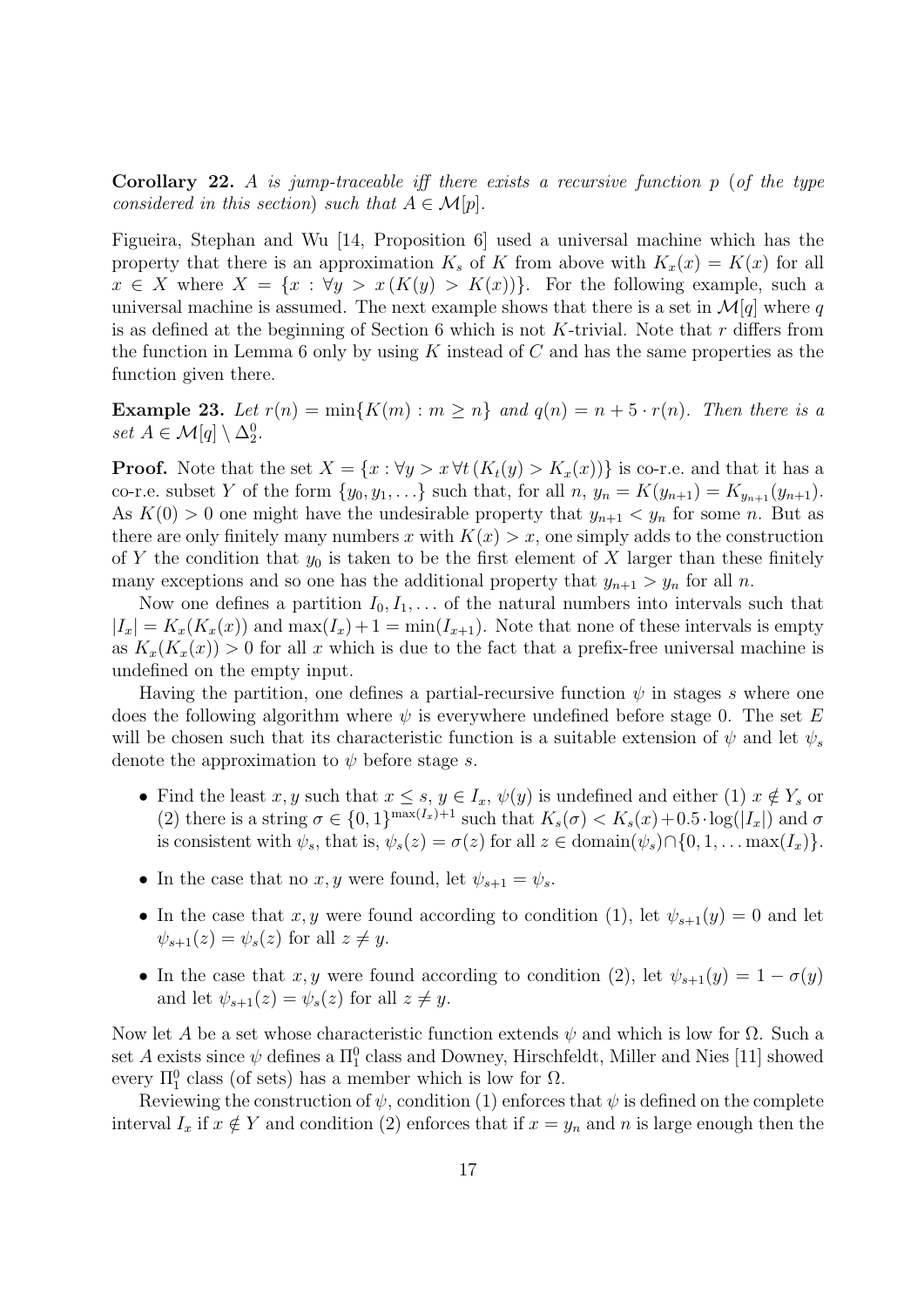Kolmogorov complexity of  $A \restriction max(I_{y_n})$  is at least  $K(y_n) + \log(|I_{y_n}|)/2$ . To see this, one should have in mind that  $x \to \max(I_x)$  is a recursive injective function, that  $K_{y_n}(y_n) =$  $K(y_n)$  and that the number of  $\sigma$  of length  $\max(I_{y_n}) + 1$  with  $K(\sigma) \leq K(y_n) + \log(|I_{y_n}|)/2$ is bounded by a function proportional to  $\sqrt{|I_{y_n}|}$ . So there will for all sufficiently large n remain some elements in  $I_{y_n}$  where  $\psi$  is undefined. As the intervals  $I_{y_n}$  are of unbounded length, this enforces that for sufficiently large n the value of  $K(A \restriction max(I_{y_n}))$  is at least  $K(y_n) + \log(|I_{y_n}|)/2$  while on the other hand  $K(\max(I_{y_n}))$  is only a constant above  $K(y_n)$ . So A is not K-trivial. Since every low for  $\Omega$  set is either K-trivial or not  $\Delta_2^0$ , A is also not  $\Delta_2^0$ , that is, not limit-recursive.

Now it is shown that the set A constructed satisfies  $K^A(x) \leq q(K(x)) + c_0$  for some constant  $c_0$  and all x. This needs some facts about the sequence  $y_0, y_1, \ldots$  and the complexities of these strings relative to A.

For ease of notation,  $U^A$  denotes the universal prefix-free machine relative to A and  $U = U^{\emptyset}$  the unrelativized one. Let  $a_n$  be an input of shortest length such that  $U^A(a_n) = y_n$ and let  $b_n$  be an input of length  $y_{n-1}$  such that  $U(b_n) = y_n$ .

Now consider all the *n* such that  $|a_n| \leq y_{n-1} - 2y_{n-2}$ . Then one has a prefix-free machine  $V^A$  and a partial-recursive coding function  $\theta$  such that

- $V^A(b_{n-1}a_n)$  computes  $\Omega_{y_n} \restriction y_{n-1} y_{n-2} c_1;$
- $U(\theta(b_{n-1}\Omega \restriction y_{n-1} y_{n-2} c_1))$  computes  $\min\{s : \Omega_s \restriction (y_{n-1} y_{n-2} c_1) = \Omega \restriction$  $(y_{n-1} - y_{n-2} - c_1)$ .

where the constant  $c_1$  is so large that  $\theta$  can be chosen such that  $|\theta(b_{n-1}d)| \leq y_{n-1}$  for all  $d \in \{0,1\}^{y_{n-1}-y_{n-2}-c_1}$ . As a consequence, the computation  $U(\theta(b_{n-1}\Omega \mid y_{n-1}-y_{n-2}-c_1))$ needs less than  $y_n$  steps. Thus,  $V^{\tilde{A}}(b_{n-1}a_n)$  computes  $\Omega \restriction y_{n-1} - y_{n-2} - c_1$  and  $|b_{n-1}a_n| =$  $y_{n-2}+|a_n| \leq y_{n-1}-y_{n-2}$ . Since  $\Omega$  is random relative to A, this can happen only for finitely many *n* and one has that  $|a_n| > y_{n-1} - 2y_{n-2}$  for almost all *n*.

Now assume that  $n > 1$  and  $|a_n| > y_{n-1} - 2y_{n-2}$ . Let  $E_n = \{e : U^A(e) \text{ needs at least } \}$  $\min(I_{y_n})$  and at most  $\min(I_{y_{n+1}}) - 1$  steps}. Note that for  $e \in E_n$ ,  $b_n$  is that string of length  $y_{n-1}$  for which  $U(b_n)$  terminates last within the computation-time of  $U^A(e)$  and  $y_n = U(b_n)$ . So one has a constant  $c_2$  and for each e a prefix-free input d of length  $|e| + K(y_{n-1}) + c_2$ such that  $U^A(d) = y_n$ . This gives that there is a constant  $c_3$  with

$$
\sum_{e \in E_n} 2^{-|e|-c_2 - K(y_{n-1})} < 2^{c_3 - |a_n|}
$$

what using  $|a_n| > y_{n-1} - 2y_{n_2}$  can be transformed to

$$
\sum_{e \in E_n} 2^{y_{n-1} - c_2 - c_3 - 3y_{n-2} - e} < 1.
$$

There is a partial-recursive function g such that  $g(b_n) = |I_{y_0} \cup I_{y_1} \cup ... \cup I_{y_n}|$ . Now one can construct a prefix-free machine which on input bd with  $U(b)$  being defined and  $|d| = g(b_n)$ enumerates requests of weight at most  $2^{-b-d}$  with the additional constraint that, in the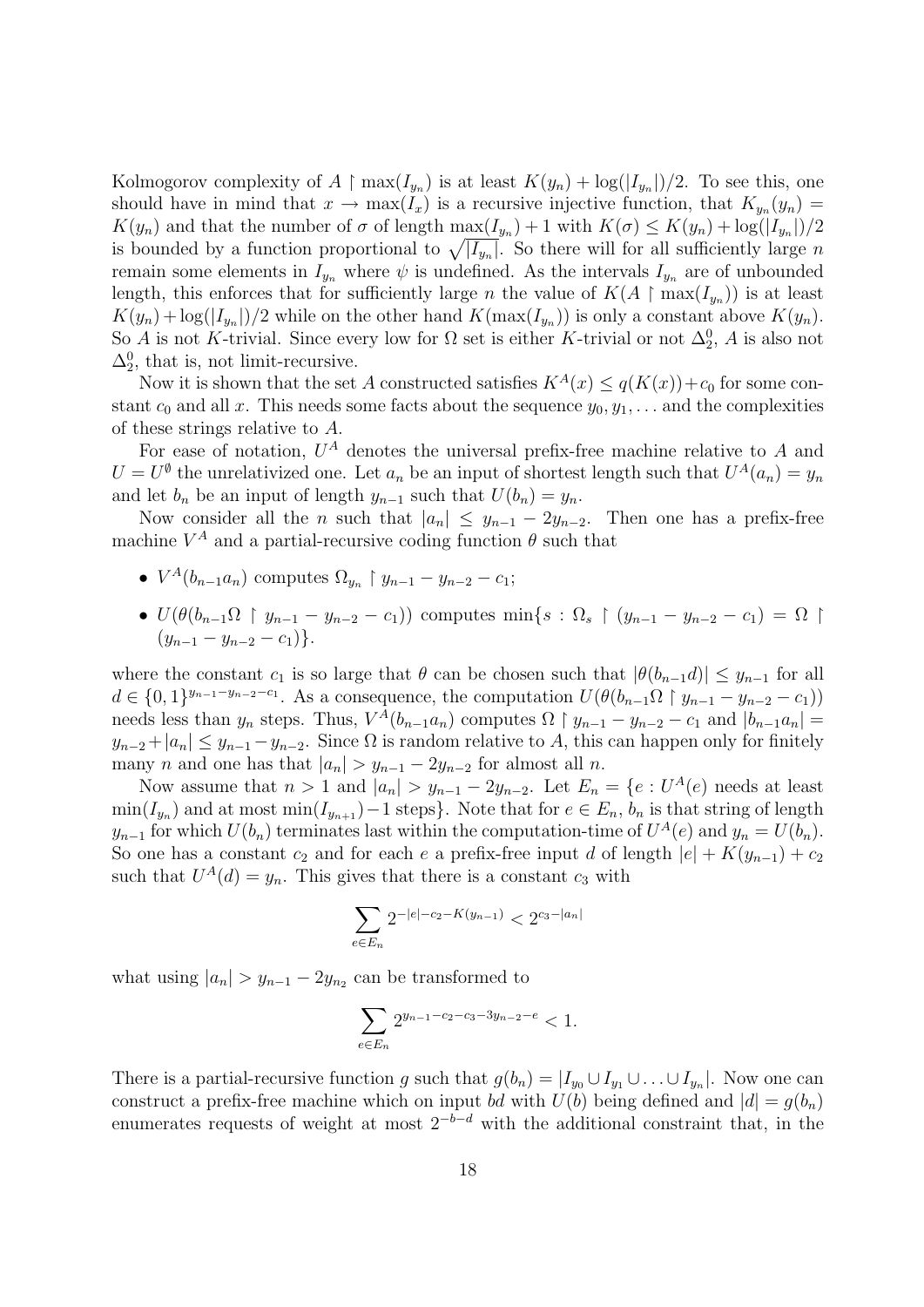case that  $b = b_n$  and d is the restriction of A to  $I_{y_0} \cup I_{y_1} \cup \ldots \cup I_{y_n}$ , the requests are just an enumeration of the set

$$
\{\langle |b_n|+g(b_n)+|e|+c_2+c_3+3y_{n-2}-y_{n-1},U^A(e)\rangle : e\in E_n\}.
$$

Recall that the weight of a request  $\langle i, j \rangle$  is  $2^{-i}$ . So the sum of the weights of all requests is at most 1. Note from  $b_n$  and d one can compute  $y_0, y_1, \ldots, y_n$  and A on  $I_{y_0} \cup I_{y_1} \cup \ldots \cup I_{y_n}$ so that the enumeration is effective. By the inequality

$$
\sum_{e \in E_n} 2^{y_{n-1} - c_2 - c_3 - 3y_{n-2} - e} < 1.
$$

from above one has that the bound on the weight of the requests is kept. Assume that  $|e| = K^{A}(x)$  and  $U^{A}(e) = x$  and x is so large that  $e \in E_n$  for an n satisfying that  $g(b_n) \leq 2y_{n-2}$  and that n does not fall under the finitely many exceptions considered above. Then there is a request of the form  $\langle |e| + g(b_n) + c_2 + c_3 + 3y_{n-2}, x \rangle$ . It follows from the Kraft-Chaitin Theorem that there is a constant  $c_4$  with  $K^A(x) \leq |e| + 5y_{n-2} + c_4$  for the *n* with  $e \in E_n$ .

As for almost all  $n, |a_n| > y_{n-1} - 2y_{n-2}$  and as one can compute  $y_n$  relative to A from  $y_{n-2}$  plus an upper bound on  $y_n$ , one has that for almost all n and every e with  $U^A(e)$ needing more than  $y_n$  steps that  $|e| > y_{n-1}-3y_{n-2}-c_5$  for some constant  $c_5$ . Since r grows slower than every unbounded and nondecreasing recursive function and  $y_{n-1}-3y_{n-2}-c_5 >$  $y_{n-1}/2$  for almost all n, there is a constant  $c_6$  such that  $r(e) \ge r(y_n)-c_6 = y_{n-2}-c_6$  where  $c_6$ is independent of  $e, n$  as long as  $e \in E_n$ . So one has that  $K(U^A(e)) \leq |e| + 5r(|e|) + c_4 + 5c_6$ .

One can now cover the case the  $x = U^A(e)$  the finitely many x where  $U^A(e)$  needs at most min $(I_{y_{n+1}})$  – 1 steps for some of the finitely many exceptional n in the case distinction above by taking  $c_0$  to be sufficiently much larger than  $c_4 + 5c_6$  and obtains that

$$
\forall x \ K(x) \le K^A(x) + 5r(K^A(x)) + c_0 = q(K^A(x)) + c_0
$$

what completes the proof.

One should note that the real difficulty of this construction stems from the fact that the constructed set has to be  $p$ -low and not only weakly  $p$ -low. For estimation functions, the construction of weakly p-low sets is quite straight-forward. Note that the resulting set is not K-trivial as it is Turing complete.

**Proposition 24.** Let p be an estimation function. Then there is a Turing complete r.e. set A which is weakly p-low and also satisfies the corresponding property for  $C$ : there are constants  $c_K$ ,  $c_C$  such that  $K(A \mid x) \leq p(K(x)) + c_K$  and  $C(A \mid x) \leq p(C(x)) + c_C$  for all x.

**Proof.** For defining an enumeration of A, fix a one-one enumeration  $b_0, b_1, \ldots$  of the halting problem and approximations  $C_s, K_s$  to  $C, K$ . Let  $A_0 = \emptyset$ . At stage  $s + 1$ , let  $a_m$  be the m-th nonelement of  $A_s$  in ascending order. Now the set  $A_{s+1}$  is computed as follows.

 $\Box$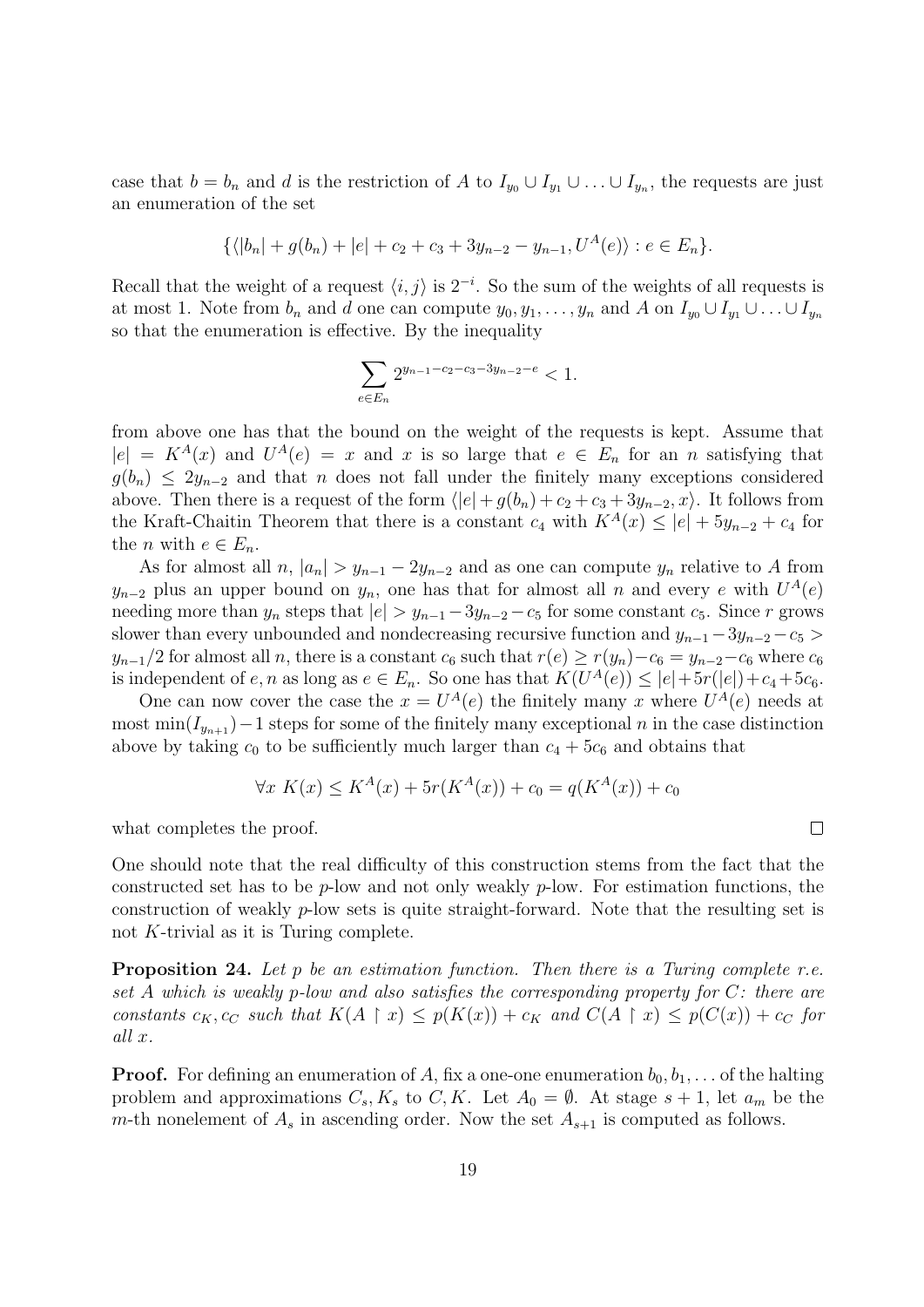• Let n be the minimum of all m such that one of the following conditions holds:

$$
- a_m > s;
$$
  
\n
$$
- b_s \le m;
$$
  
\n
$$
- p_s(K_s(k)) - K_s(k) \le m \text{ for some } k \text{ with } a_m \le k \le s;
$$
  
\n
$$
- p_s(C_s(k)) - C_s(k) \le m \text{ for some } k \text{ with } a_m \le k \le s.
$$

• Let  $A_{s+1} = A_s \cup \{x : a_n \leq x \leq s\}.$ 

The so constructed set A satisfies the following properties:

- $\vec{A}$  is coinfinite and r.e.;
- $\overline{A}$  is Turing complete;
- $K(A \upharpoonright x) \leq p(K(x)) + c_K$  for some constant  $c_K$  and all x;
- $C(A \upharpoonright x) \leq p(C(x)) + c_C$  for some constant  $c_C$  and all x.

The first property states the obvious fact that  $A$  is r.e. by the construction. The other fact that A is co-infinite needs some more thought. Assume by way of contradiction that  $|A| = m$  for some finite number m. Let  $a_0, a_1, \ldots, a_{m-1}$  denote the nonelements of A in ascending order and assume that s is so large that the following conditions hold:

- if  $b_t \leq m$  then  $t < s$ ;
- for all  $x \in A A_s$  there is no  $k \geq x$  and no  $e \geq \min\{C(k), K(k)\}\$  such that  $p(e) - e \leq m$ ;
- if  $x \le a_{m-1} + 1$  then  $x \in A \Leftrightarrow x \in A_s$ .

Then one can see that the parameters  $a_0, a_1, \ldots, a_{m-1}$  chosen in the definition of step s coincide with the  $m$  least nonelements of  $A$  and are just not enumerated. Furthermore,  $a_m$  is also defined as the next nonelement of  $A_s$ . Note that  $a_m \leq s$  as  $s \notin A_s$ . Now one can see that  $a_m$  is not enumerated into  $A_{s+1}$  because the n selected is larger than m: for all  $m' < m$ ,  $n \neq m'$  because otherwise  $a_0, a_1, \ldots, a_{m-1}$  would not remain outside A; furthermore,  $n \neq m$  as the first and second item in the conditions on s together with the facts that  $p_s$  approximates p from above and  $a_m \leq s$  imply that m does not satisfy the search-conditions. So  $a_m \notin A_{s+1}$  and one can show by induction that  $a_m \notin A_t$  for all  $t > s$ , this contradicts the assumption that  $|\overline{A}| = m$ . Therefore, A is coinfinite.

The second property follows from the construction. If  $a_0, a_1, \ldots$  are the nonelements of A in ascending order, then  $b_s \leq m$  implies  $s \leq a_m$ . Thus m is in the halting problem iff  $m \in \{b_0, b_1, \ldots, b_{a_m}\}\$ and so the halting problem is Turing reducible to A.

The third property can be seen as follows: Given x and the shortest description  $\sigma$  for x with respect to a fixed prefix-free universal machine, let  $n$  be the number of nonelements of A below x. Then one can construct a prefix-free machine which from input  $1^n0\sigma$  first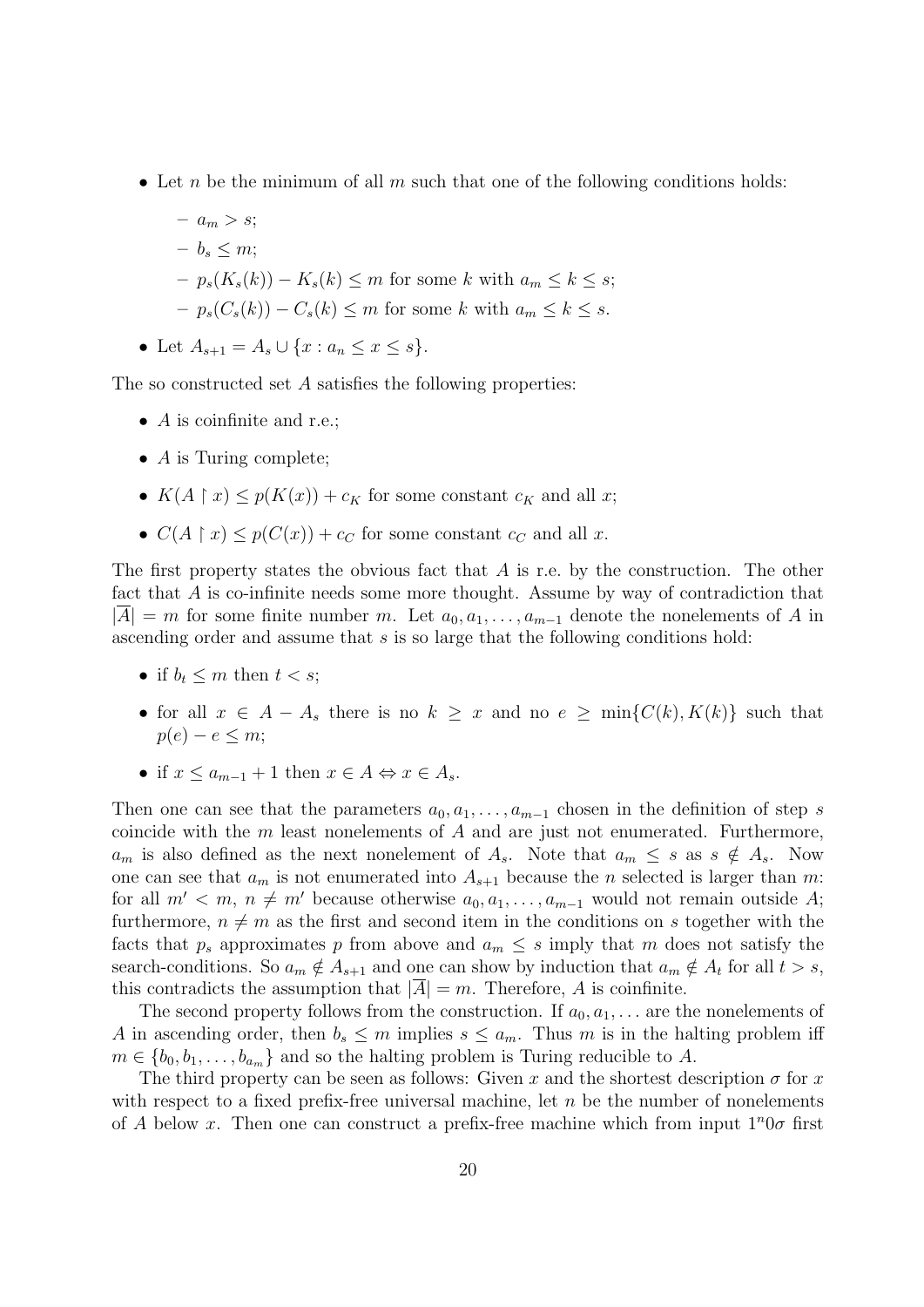evaluates the universal machine on  $\sigma$  to get the value x and then searches for a stage s such that  $A_s$  contains all but n elements below x. Having this x and s, the machine outputs  $A_s \restriction x$ . If  $\sigma$  and  $n$  are chosen correctly, then the output is correct. Thus one has that  $K(A \restriction x)$  is at most  $K(x)+n+c_K$  where the constant  $c_K$  comes from translating the given prefix-free coding of  $K(A \restriction x)$  of length  $K(x) + n + 1$  for some machine into inputs for the universal machine. Furthermore, for all sufficiently large s,  $K_s(x) + n \leq p_s(K_s(x))$  as otherwise the marker  $a_{n-1}$  would move. Therefore  $K(x) + n \leq p(K(x))$  and A is weakly p-low.

The fourth property can be proven analogously; here the constructed machine is not prefix-free and  $\sigma$  is the shortest input producing x with respect to some fixed universal plain machine, nevertheless  $\sigma$  and n can of course still be recovered from  $1^n0\sigma$ . The rest of the proof follows the previous item but is working with  $C$  in place of  $K$ . This completes the proof of the whole result.  $\Box$ 

For any estimation function p and the above constructed  $A \in \mathcal{K}[p], \Omega \leq_T A$  and thus  $A \notin \mathcal{M}[p]$  by Proposition 20 (i) and (iii). Thus the inclusion from Proposition 20 (v) is strict.

Corollary 25. For all estimation functions p,  $\mathcal{M}[p] \subset \mathcal{K}[p]$ .

Proposition 26. For every estimation function p there is a whole Turing degree outside  $\Delta_2^0$  contained in  $\mathcal{K}[p]$ .

**Proof.** For any estimation function  $p$  one can consider the estimation function  $q$  given as  $q(n) = n + \log(p(n) - n)/2$ . Then one can construct a r.e. set A as in Proposition 24 which is in  $\mathcal{K}[q]$ .

The set A is not recursive. Thus, due to Yates's version of the Friedberg-Muchnik Splitting Theorem [20, Theorem IX.2.4 and Exercise IX.2.5], one can construct a partialrecursive  $\{0,1\}$ -valued function  $\psi$  with domain A such that  $\psi^{-1}(0), \psi^{-1}(1)$  form a recursively inseparable pair, that is,  $\psi$  does not have a total extension. Actually, given a one-one enumeration  $a_0, a_1, \ldots$  of A, this function  $\psi$  can be inductively defined on this domain by taking  $\psi(a_s)$  in  $\{0,1\}$  such that  $\psi(a_s)$  differs from  $\varphi_{e,s}(a_s)$  for the least e where either  $e = s$ or  $\varphi_{e,s}(a_s)$  is defined and  $\psi(a_t) = \varphi_{e,s}(a_t)$  for all  $t < s$  with  $a_t \in \text{domain}(\varphi_{e,s})$ .

Every total extension B of  $\psi$  is in  $\mathcal{K}[p]$  as given any n and any x, the number m of places below x where  $\psi$  is undefined satisfies  $m < q(K(x)) - K(x)$ . Let  $x_1, x_2, \ldots, x_m$  be these places. Let  $\sigma$  be the shortest input such that the universal machine for K computes x. Then one can code  $B \restriction x$  by  $1^m 0B(x_1)B(x_2) \dots B(x_m)\sigma$  and thus has that  $K(B \restriction x)$  is below  $p(K(x))$ . As one can take B to have hyperimmune-free Turing degree [20, Theorem V.5.34] and as  $\mathcal{K}[p]$  is closed under wtt-reducibility, one has that a whole Turing degree outside  $\Delta_2^0$  is contained in  $\mathcal{K}[p]$ .  $\Box$ 

Note that the above result also holds with  $C$  in place of  $K$ , the proof is exactly the same. So given an estimation function  $p$ , one can construct a hyperimmune-free Turing degree only consisting of sets E satisfying  $C(E \restriction x) \leq p(E(x))$  for all x up to an additive constant. Unfortunately, it is not guaranteed that this degree is also strongly jump-traceable, it is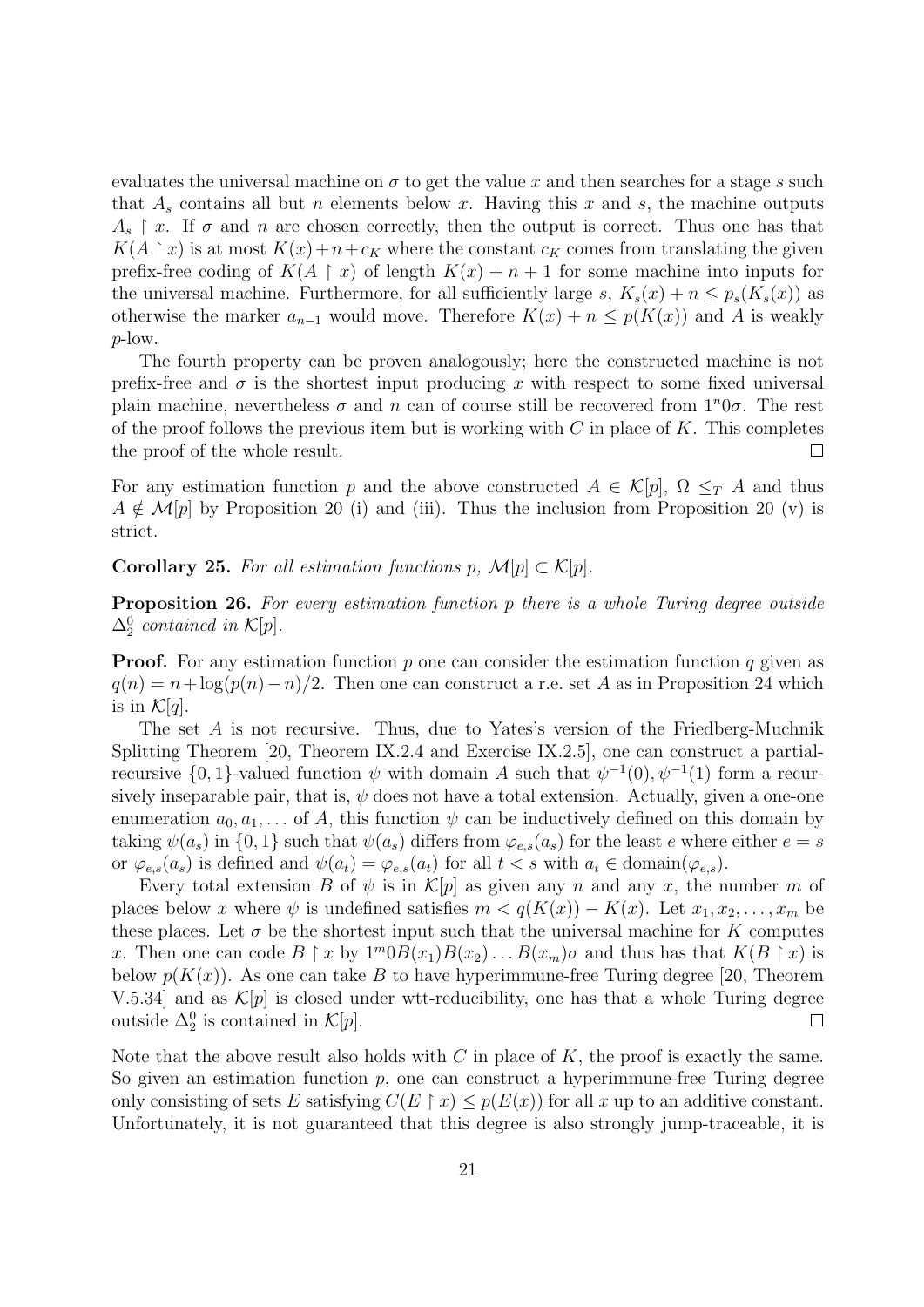even a bit unlikely, as only the use of total  $E$ -recursive functions but not of the jump is recursively bounded in the case of a set  $E$  of hyperimmune-free degree.

# References

- [1] Klaus Ambos-Spies, Carl G. Jockusch and Robert Shore, An algebraic decomposition of the recursively enumerable degrees and classes equal to the promptly simple degrees, Transactions of the American Mathematical Society 281:109–128, 1984.
- [2] Marat M. Arslanov, On some generalizations of the Fixed-Point Theorem, Soviet Mathematics (Iz. VUZ), Russian, 25(5):9–16, 1981, English translation, 25(5):1–10, 1981.
- [3] Marat M. Arslanov, M-reducibility and fixed points, Complexity problems of mathematical logic, Collection of scientific Works, Russian, Kalinin, pages 11-18, 1985.
- [4] Mark Bickford and Charlie F. Mills, Lowness properties of r.e. sets, Manuscript, UW Madison, 1982.
- [5] Cristian Calude, Peter Hertling, Bakhadyr Khoussainov and Yongge Wang, Recursively enumerable reals and Chaitin's  $\Omega$  number, in STACS 1998, Lecture Notes in Computer Science 1373:596–606, 1998.
- [6] Gregory Chaitin, A theory of program size formally identical to information theory, Journal of the Association for Computing Machinery 22:329–340, 1975.
- [7] Gregory Chaitin. Information-theoretical characterizations of recursive infinite strings, Theoretical Computer Science, 2:45–48, 1976.
- [8] Gregory Chaitin, Information, Randomness & Incompleteness, 2nd edition, Series in Computer Science 8, World Scientific, River Edge, NJ, 1990.
- [9] Nigel Cutland, Computability, an introduction to recursive function theory, Cambridge University Press, Cambridge, 1980.
- [10] Rod Downey and Denis Hirschfeldt, Algorithmic Randomness and Complexity, Springer-Verlag, in preparation.
- [11] Rod Downey, Denis Hirschfeldt, Joseph Miller and André Nies, Relativizing Chaitin's halting probability, manuscript, 2005.
- [12] Rod Downey, Denis Hirschfeldt, André Nies and Frank Stephan, Trivial reals, Proceedings of the 7th and 8th Asian Logic Conferences, World Scientific, River Edge, NJ, pages 103–131, 2003.